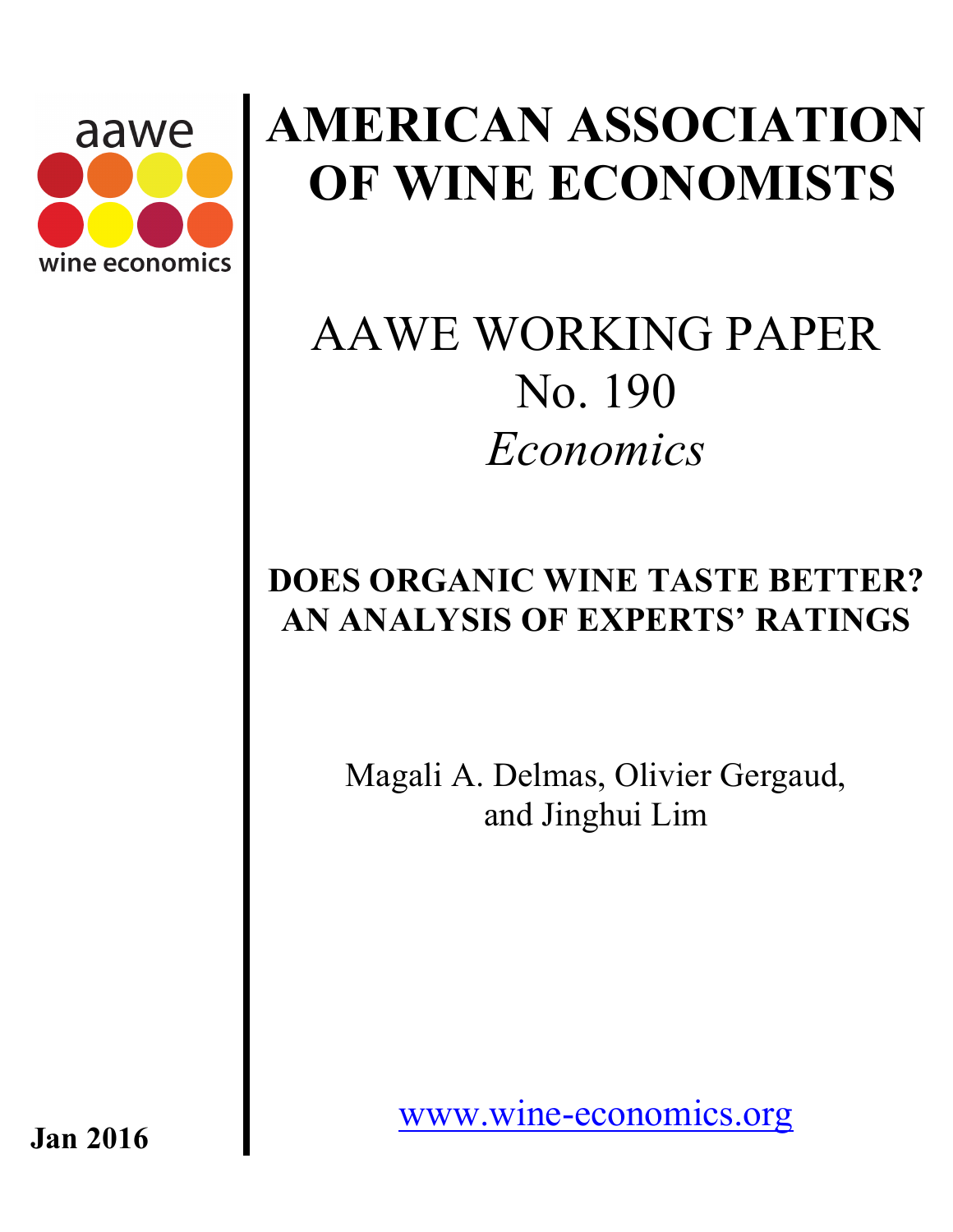AAWE Working Papers are circulated for discussion and comment purposes. They have not been subject to a peer review process. The views expressed herein are those of the author(s) and do not necessarily reflect the views of the American Association of Wine Economists AAWE.

© 2016 by the author(s). All rights reserved. Short sections of text, not to exceed two paragraphs, may be quoted without explicit permission provided that full credit, including © notice, is given to the source.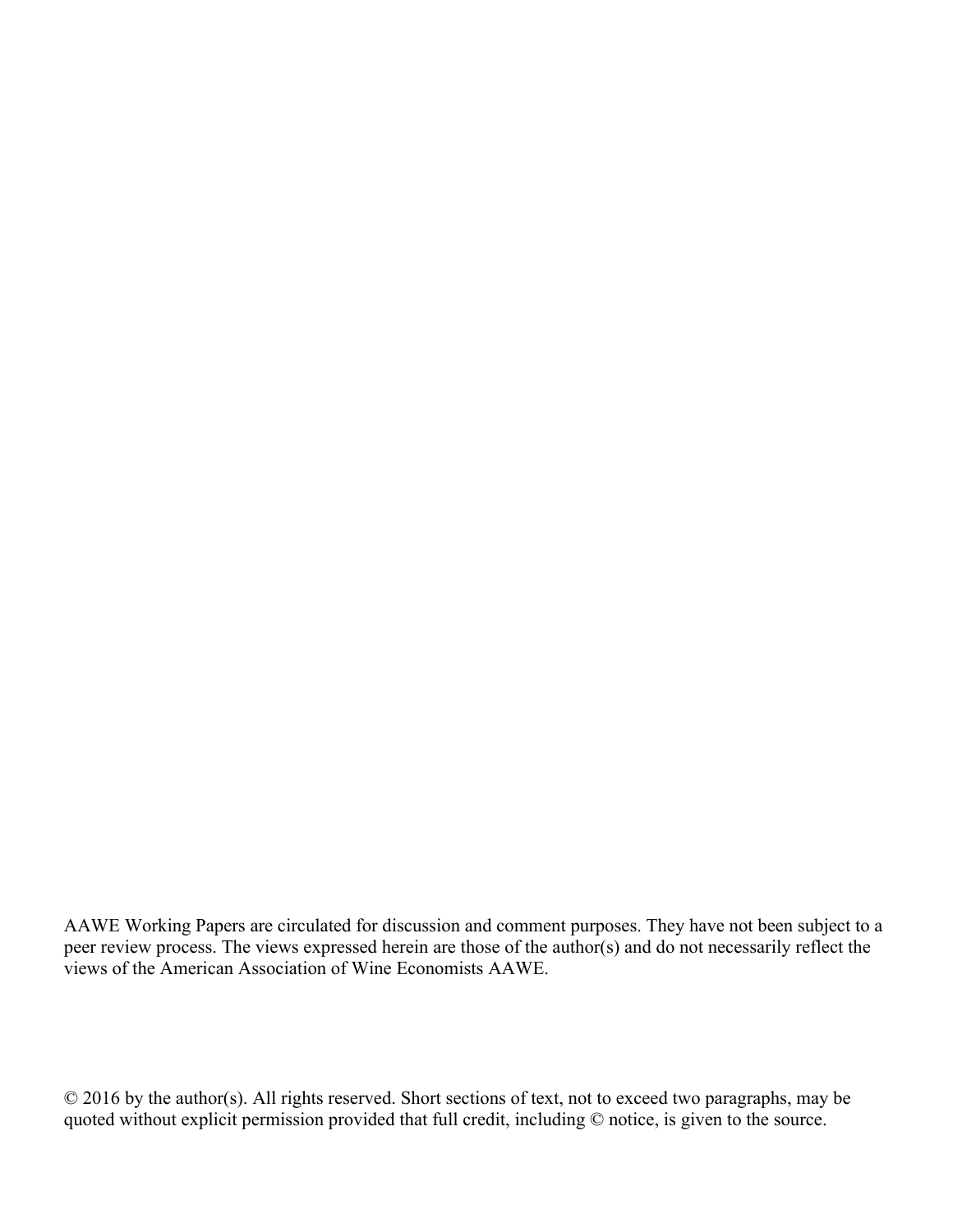## **DOES ORGANIC WINE TASTE BETTER? AN ANALYSIS OF EXPERTS' RATINGS**

Magali A. Delmas, Olivier Gergaud, and Jinghui  $\text{Lim}^1$ 

#### Abstract

Eco-labels are part of a new wave of environmental policy that emphasizes information disclosure as a tool to induce environmentally friendly behavior by both firms and consumers. Little consensus exists as to whether eco-certified products are actually better than their conventional counterparts. This paper seeks to understand the link between eco-certification and product quality. We use data from three leading wine rating publications (Wine Advocate, Wine Enthusiast, and Wine Spectator) to assess quality for 74,148 wines produced in California between 1998 and 2009. Our results indicate that eco-certification is associated with a statistically significant increase in wine quality rating.

Keywords: eco-labels, credence goods, information disclosure policy, asymmetric information, product quality.

JEL: Q56, Q13, L15, L66, Q21

<sup>&</sup>lt;sup>1</sup> Magali Delmas, Professor of Management, UCLA Institute of the Environment and Sustainability & Anderson School of Management. UCLA La Kretz Hall, Suite 300. Los Angeles CA 90095-1496. Email: delmas@ucla.edu; Olivier Gergaud, Professor of Economics, KEDGE Business School (Bordeaux campus), 680 Cours de la Libération, 33405 Talence Cedex, France. Email: olivier.gergaud@kedgebs.com ; Jinghui Lim, UCLA Anderson School of Management, La Kretz Hall, Suite 300 Los Angeles CA 90095-1496, Email: *jinghuilim@ucla.edu.*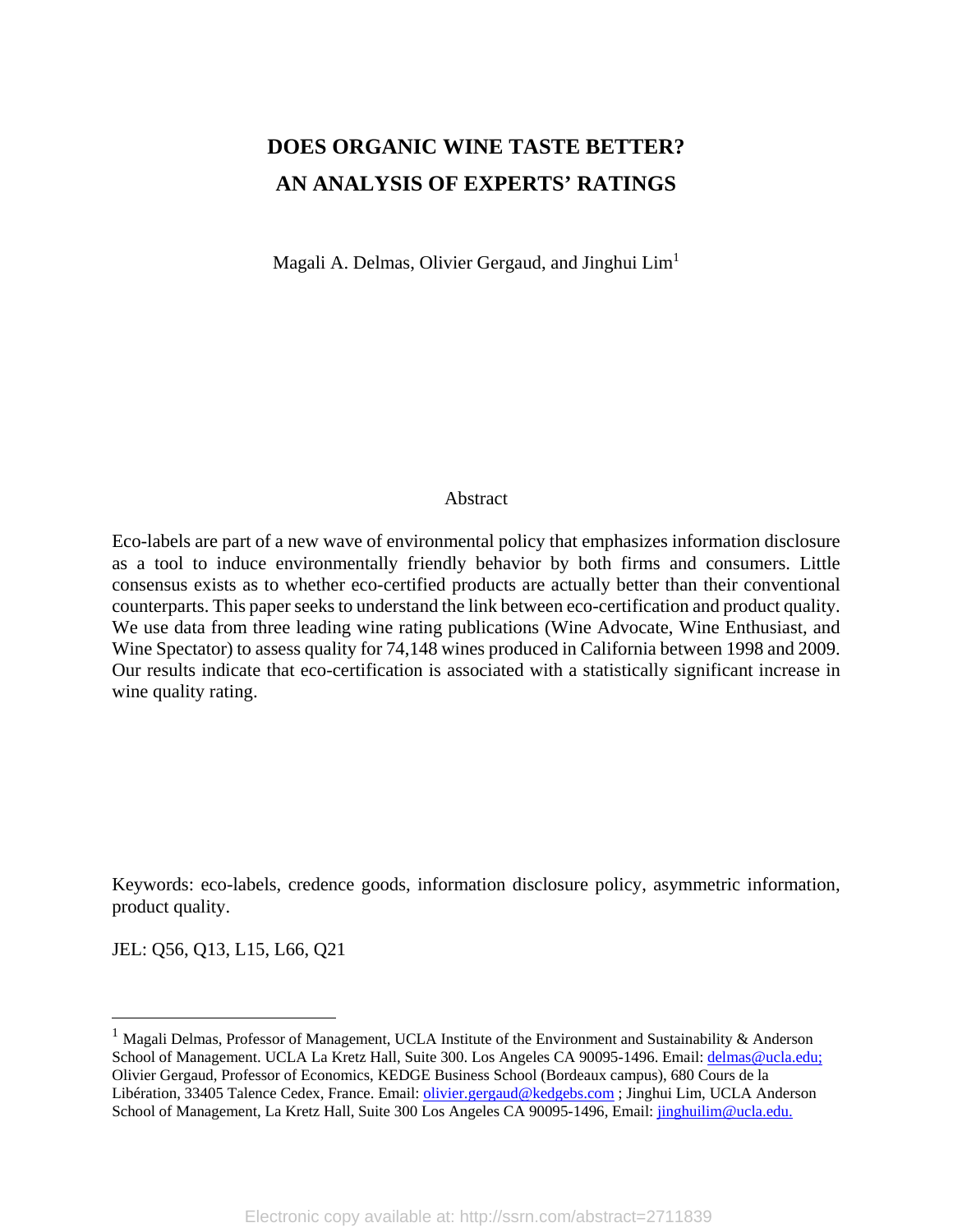Eco-labels are part of a new wave of environmental policy that emphasizes information disclosure as a tool to induce environmentally conscious behavior by both firms and consumers. The goal of eco-labels is to provide easily understood information, and thereby elicit increased demand for products perceived as environmentally friendly. An important concern among consumers is that eco-labeled products might entail a trade-off between product quality and environmental impact. In other words, in order to achieve low environmental impact, green products would have to be of lower quality. In this paper we use the case of eco-certification in the wine industry to test the link between environmentally friendly production and product quality.

The growing demand for environmentally sustainable products has created a boom in the field of green products. For instance, sales of organic foods increased from \$13.3 billion in 2005 to an estimated \$34.8 billion in  $2014<sup>2</sup>$ . The wine industry is no exception: the number of ecocertified Californian wine operations in our data increased from 10 in 1998 to 57 in 2009. However, little consensus exists as to whether eco-certified wines are actually better than their conventional counterparts, making winemakers hesitant to seek certification. While the literature shows that eco-certified (though not eco-labeled) wines command a price premium over traditional wines, $3$  no attempt has been made to test whether they are actually of higher quality (Delmas and Grant 2014). This paper seeks to answer the question: is eco-certification associated with quality? The wine market is especially suited to an investigation of the connection between eco-certification and quality; unlike many products of agriculture, wine is a highly differentiated

<sup>2</sup> http://www.ers.usda.gov/topics/natural-resources-environment/organic-agriculture/organic-market-overview.aspx. Accessed on November 10, 2015.

<sup>&</sup>lt;sup>3</sup> However, circumstances under which eco-labels can command price premiums are not fully understood. Not only do consumers need to recognize eco-labels and trust the claim of the label, but they also need to be willing to purchase green products (Delmas et al. 2012).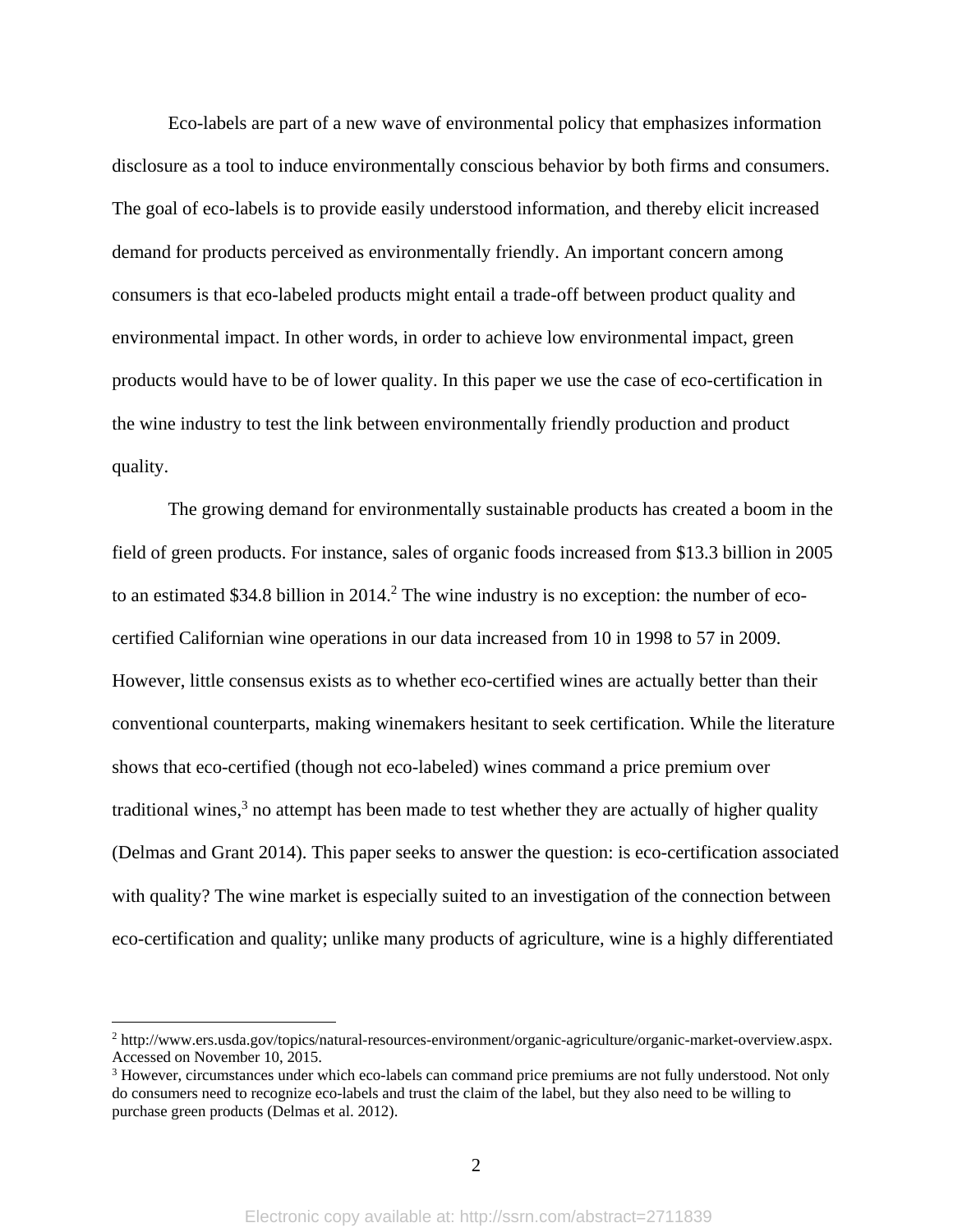good for which quality ratings are published monthly. This allows us to control for a broad range of characteristics such as vintage, varietal, and region in order to isolate the effect of ecocertification on quality. We use data from three leading wine rating publications (Wine Advocate, Wine Spectator, and the Wine Enthusiast) to assess quality of 74,148 wines produced in California between 1998 and 2009. Scores are important as they can influence the price of wines. For instance, in a meta-analysis, Oczkowski and Doucouliagos (2014) found a positive correlation of 0.30 between score and price. Recent research indicate a moderately high level of consensus among these wine publications (Stuen et al. 2015). In addition, we use data on two types of eco-certification, organic and biodynamic. We obtain eco-certification information from California Certified Organic Farmers (CCOF) and Demeter Association.

Our results indicate that the adoption of wine eco-certification has a statistically significant and positive effect on wine ratings. These results are interesting because they contradict the general sentiment that eco-labeled wines are of lower quality—the reason that two-thirds of California wineries that adopt eco-certification do not put the eco-label on their bottles (Delmas and Grant 2014). This contradiction could indicate a failure of the current ecolabel to effectively convey the quality of eco-certified wines.

The paper proceeds as follows: In the next section we discuss the literature relating to eco-certification and quality in wine and in other goods. After that, we discuss our methodology and data set, and in the following section we present our results. Finally, we conclude the paper with a discussion and proposals for future research.

#### **Literature Review**

Green products are credence goods; consumers cannot ascertain their environmental qualities during purchase or use. Customers are not present during the production process and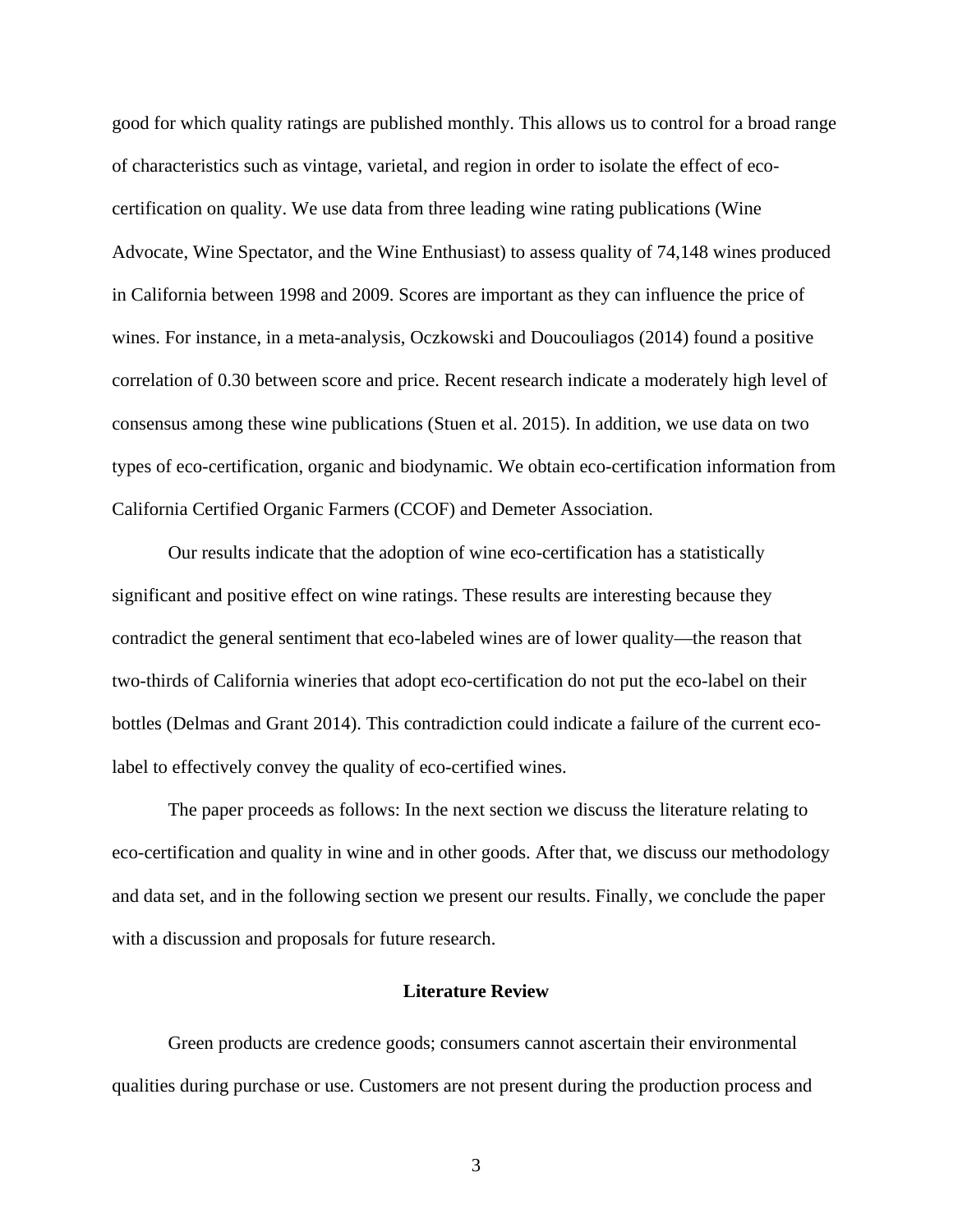therefore cannot observe environmental friendliness of production. The objective of eco-labels is to reduce information asymmetry between the producer of green products and consumers by providing credible information related to the environmental attributes of the product and to signal that the product is superior in this regard to a non-labeled product (Crespi and Marette 2005). The implicit goal of eco-labels is to prompt informed purchasing choices by environmentally responsible consumers (Leire and Thidell 2005: 1062). Unfortunately, even though labeling may alleviate asymmetric information, it may not improve social welfare due to the existence of other market imperfections (Bonroy and Constantatos 2015).

Green products have been described as "impure public goods" because they yield both public and private benefits (Cornes and Sandler 1996; Ferraro, Uchida, and Conrad 2005; Kotchen 2006). Altruistic consumers, who care about the environment, may receive a good feeling or "warm glow" from engaging in environmentally friendly activities that contribute to this public good (Andreoni 1990). Such warm glow altruism has been shown to be a significant motivator of eco-consumption amongst environmentally minded consumers (Clarke et al. 2003; Kotchen and Moore 2007; Kahn and Vaughn 2009), with green consumption acting as a substitute for donations to environmental organization (Kotchen 2005). On the private good aspect of the green product, consumers care about the quality of the product. Green products may offer quality advantages over their brown counterparts such as increased health benefits (Loureiro et al. 2001; Miles and Frewer 2001; Yridoe et al. 2005), but they may also suffer from production problems such as archaic production and farming techniques that result in poorer quality (Galarraga Gallastegui 2002; Peattie and Crane 2005).

The empirical literature on the effectiveness of eco-labels has identified changes in consumer awareness after exposure to the label (Loureiro and Lotade 2005; Leire and Thidell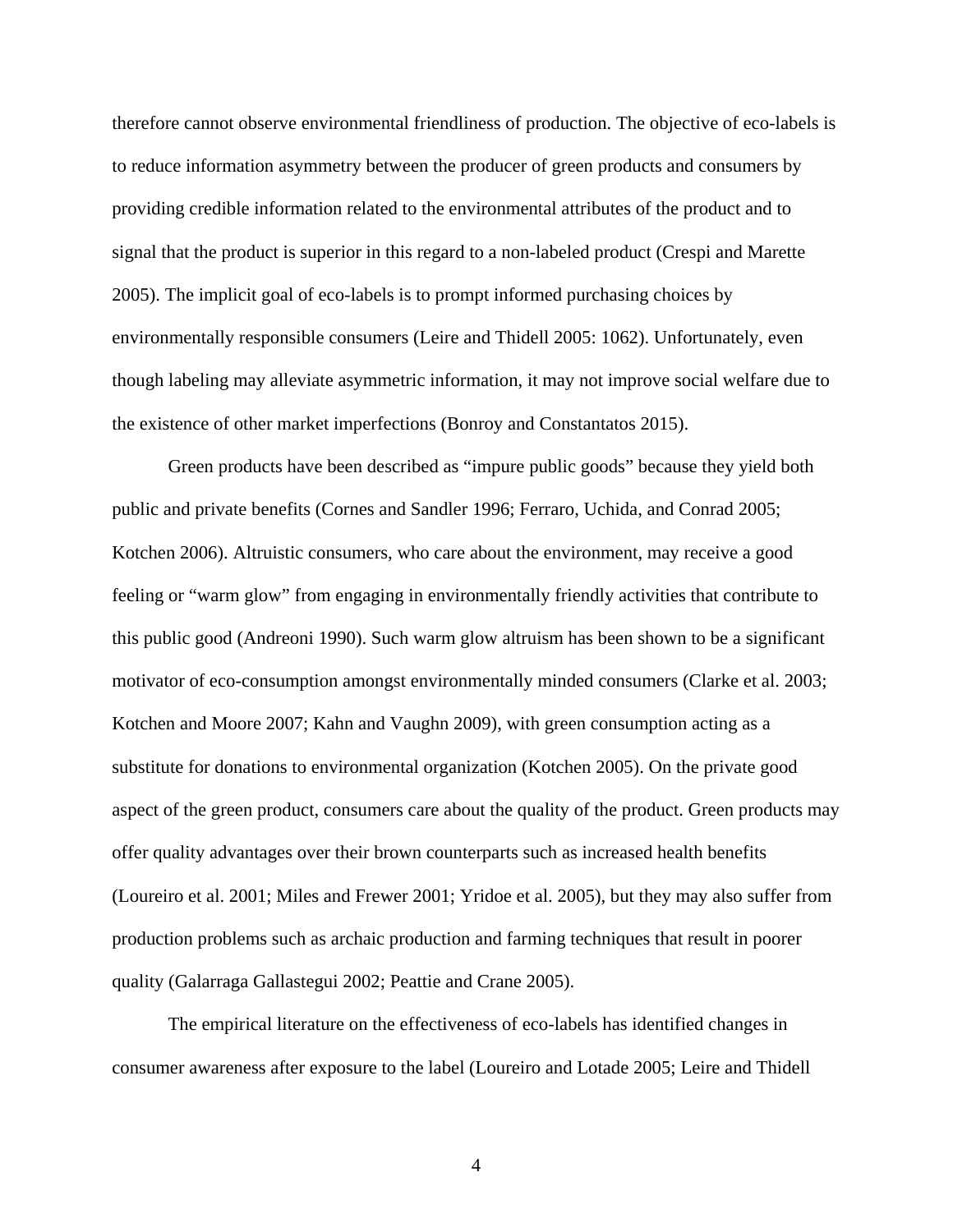2005) and consumer inclination to change their purchasing behavior in favor of eco-labelled products (Loureiro 2003; Blamey et al. 2000). The literature has examined many different products, such as paper products (Brouhle and Khanna 2012), dolphin-safe tuna (Teisl, Roe, and Hicks 2002), wine (Corsi and Strøm 2013), genetically modified food (Roe and Teisl 2007), apparel (Nimon and Beghin 1999), and green electricity (Teisel, Roe, and Levy 1998), and has used either observed consumer behavior (e.g., Brouhle and Khanna 2012) or choice experiments (e.g., Teisel, Roe, and Levy 1998). This literature focuses mostly on consumer responses to ecolabels with little mention of the potential benefits associated with the certification process that are independent from the eco-label. Such benefits, however, have been highlighted by another strand of literature, rooted in management and policy, which describes potential efficiencies gained from eco-certification or the codified adoption of sustainable practices (Delmas 2001; Prakash and Potoski 2006). The objective of this paper is to bring these two strands of literature together to get a better understanding of the effectiveness of eco-labeling strategies and their effect quality.

#### Eco-certification in the Wine Industry

1

In the U.S. wine industry, there are several competing eco-labels related to organic certification and biodynamic certification. Organic certification follows the U.S. National Organic farming standard, which defines a farming method prohibiting the use of additives or alterations to the natural seed, plant, or animal including, but not limited to, pesticides, chemicals, or genetic modification.<sup>4</sup> Additionally, labeling standards were created based on the percentage of organic ingredients in the product: products labeled "organic" must consist of at

<sup>&</sup>lt;sup>4</sup> The U.S. National Organic Standards law was passed in 2001. Regulations require organic products and operations to be certified by a U.S. Department of Agriculture (USDA) accredited entity to assure consumers that products marketed as organic meet consistent, uniform minimum standards.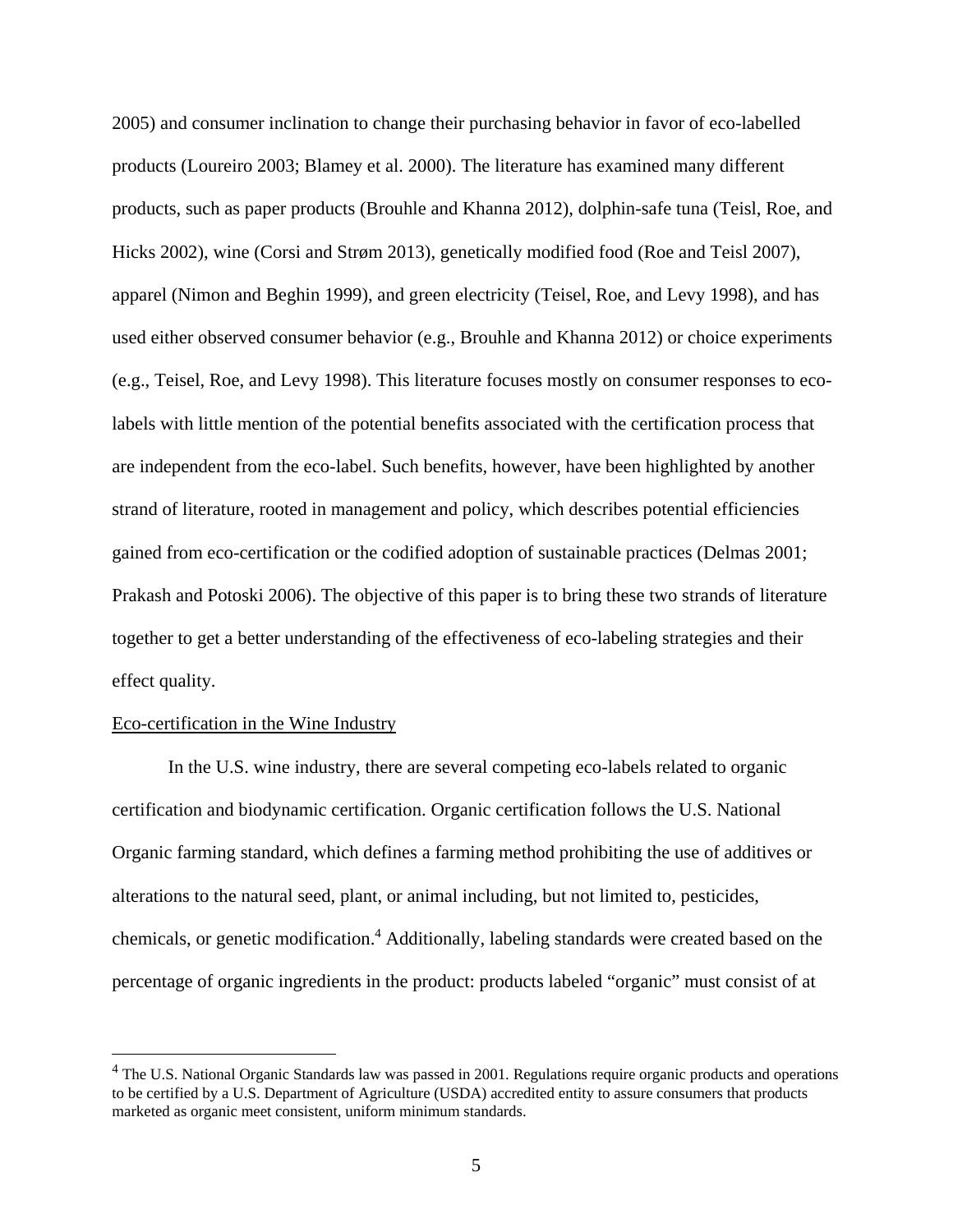least 95 percent organically produced ingredients and may display the U.S. Department of Agriculture (USDA) Organic seal; products labeled "made with organic ingredients" must contain at least 70 percent organic ingredients.

Biodynamic agriculture is a method made popular by Austrian scientist and philosopher Rudolf Steiner in the early 1920s. Often compared to organic agriculture, biodynamic farming is different in a few ways. Biodynamic farming prohibits synthetic pesticides and fertilizers in the same manner as certified organic farming. However, while organic farming methods focus on eliminating pesticides, growth hormones, and other additives for the benefit of human health, biodynamic farming emphasizes creating a self-sufficient and healthy ecosystem. In 1928, the Demeter Association was founded in Europe to support and promote biodynamic agriculture. The United States Demeter Association certified its first biodynamic farm in 1982.<sup>5</sup> In addition to the vineyard agricultural requirements, Demeter provides a separate set of wine-making standards for biodynamic wine. For the purposes of this article, we consider biodynamic wine, organic wine, and wine made from organic grapes to be eco-certified wine.

#### **Hypotheses**

While many consumers presume that organic foods taste better and provide greater health benefits than their conventionally grown counterparts (Huang 1991; Huang and Lin 2007; Jolly and Norris 1991), this is not the case with eco-certified wine. While the health benefits of wine consumption are touted in recent dietary and medical studies, the research has not made the link of added personal benefits due to environmental practices.

<sup>&</sup>lt;sup>5</sup> To achieve Demeter certification, a vineyard must adhere to requirements concerning agronomic guidelines, greenhouse management, structural components, livestock guidelines, and post-harvest handling and processing procedures. Demeter USA Web Site. (2006). www.demeter-usa.org.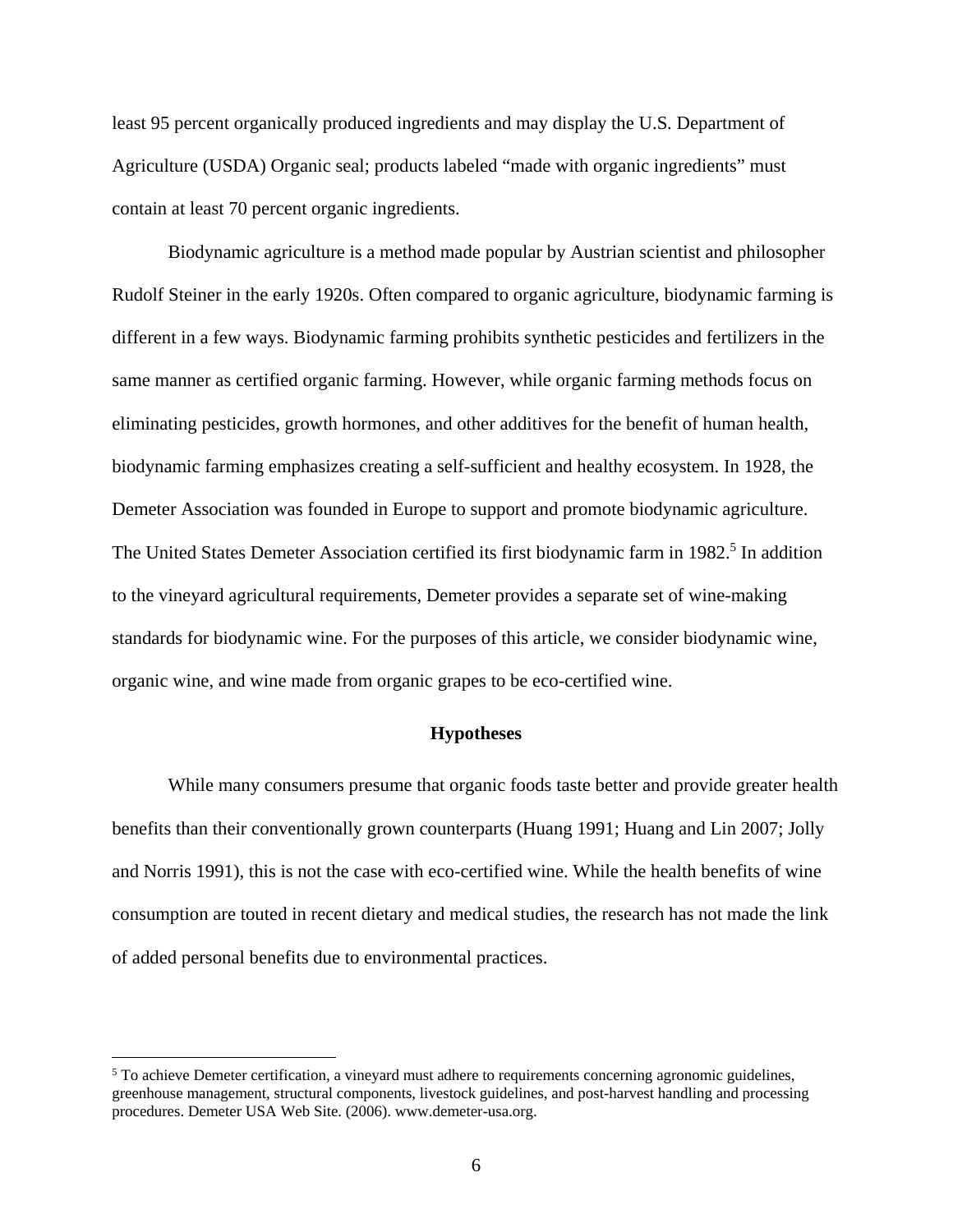Results from a survey showed that perceptions of the quality of organic and biodynamic wines varied greatly according to the familiarity of the respondents with those wines. Among the respondents who had tasted organic wine, 55 percent had a positive to very positive opinion of the quality of the wine. Among the respondents who had not tasted organic wine, only 31 percent had a positive opinion of the quality of organic wine (Delmas and Lessem 2015). In a discrete choice experiment, Loose and Remaud (2013) found that consumers were willing to pay an average of 1.24 euros for organic wines. They found that consumers valued the organic claim more than the other social responsibility and environmental claims; however, they did not examine whether it was due to the perception of organic wine quality.

Because of the lack of clarity on the value added by wine eco-labels, some wineries currently follow organic and biodynamic practices without being certified. Others become certified but do not provide the information on their bottle label (Delmas and Grant 2014; Rauber 2006). One reason is that growers want to have the flexibility to change their inputs if it becomes necessary to save a crop during bad weather conditions or pests (Veldstra, et al. 2014). The other reason is that most of these wineries think that there is a negative image associated with organic wine.

For example, Tony Coturri from Coturri Winery has certified organic vineyards and uses no chemicals in his wine making but he doesn't use the word "organic" on the Coturri Winery labels. As he stated:

*In all honesty, wine consumers have not embraced quality and organic in the same line yet. They still have the attitude that organic wine is a lower quality than what you can get in a conventional wine. It's a stigma.*<sup>6</sup>

<sup>6</sup> *Paul Gleason* Organic Grapes, Organic Wine. The Harvest is Bountiful, but the Labeling Controversy is Still Fermenting. http://www.emagazine.com/includes/print-article/magazine-archive/6824/ Accessed on November 12, 2015.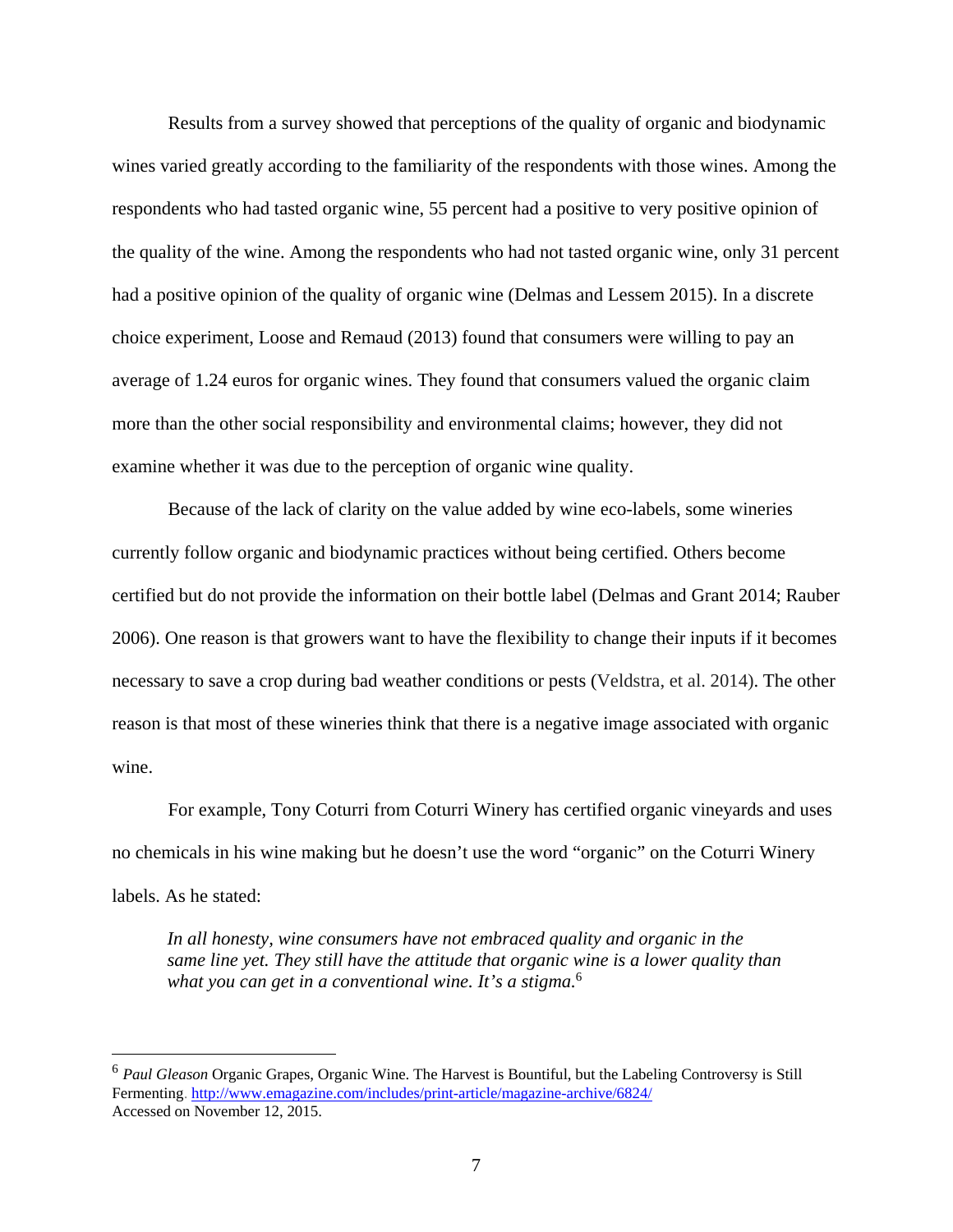If eco-certification has an unclear value for consumers, why would wineries pursue it? Both organic and biodynamic agriculture are more labor intensive than conventional farming methods because they require more attention to details. Cost studies suggest that switching from a conventional to an organic-certified winery can add 10 to 15 percent in cost for the first three to four years (Weber, Klonsky and De Moura 2005). Can wineries still obtain a price premium if customers do not value eco-certification? What would be the mechanism that could lead to a price premium related to certification independently from the eco-label? We hypothesize that eco-certification is associated with an increase in the quality of the wine.

While most consumers may not associate benefits with eco-certification, wine makers seem to find some advantages related to eco-certification. In particular, many wine makers claim that the adoption of green practices is a way to increase the quality of their wines. For example, wine maker John Williams, owner of Frog's Leap Winery in Napa Valley, pursues certification to produce better wines. He elaborates:

*Organic growing is the only path of grape growing that leads to optimum quality and expression of the land in wine. And that's for the same reason that a healthy diet and lifestyle make for healthy people. When the soil is healthy, then the vines are healthy. The analogy is almost totally complete.*<sup>7</sup>

A possible reason is that conventional practices reduce soil microbes. Recent research found that the same species of microbes in the soil and the grapevine, suggesting that the soil serves as a reservoir for the microbes in the grapevine, and that these microbes might play a role in the terroir of the wine (Zarraonaindia et al. 2015).

An online survey conducted at the University of California Los Angeles, confirmed this anecdotal evidence (Delmas and Gergaud 2014). In this survey, owners and managers of California wineries were asked to provide their top motivation of adopting sustainable

<sup>7</sup> http://www.rodalesorganiclife.com/food/organic-wine Accessed on November, 2015.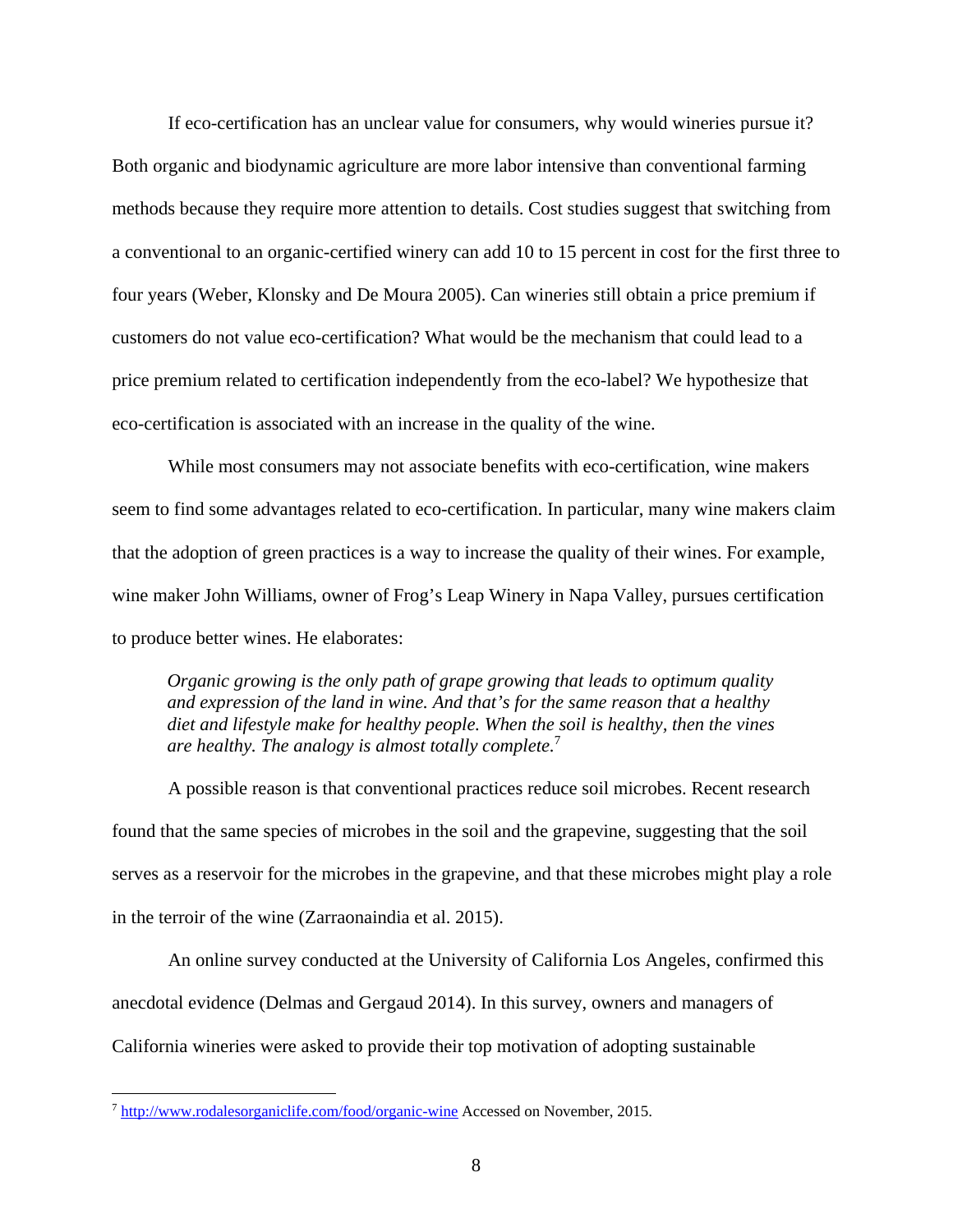certification practices. The list, included the following motivations: provide clean environment for future generations, improved quality of quality of grapes/wines, long-term viability of business, maintain soil quality, growing consumer demand, increased demand from restaurants and retailers, improved community relations, improved relations with regulatory agencies, wide local adoption, diversification of product offerings, increased export potential, and association with top industry performers. As expected, 'improved quality of grapes/wines' was chosen as the top motivation for 25% of the 346 respondents. This rationale was more frequent among those who had actually adopted certification, with 28% for certified wineries against 24% for wineries that produce conventional wine. Motivations related to consumer demand for sustainable practices or stakeholder relations were far behind. The only motivation that was chosen first by a higher number of respondents was "to provide a clean environment for future generation," which represents the ultimate goal or certification. This motivation represents the public good objective of the certification rather than the business objective of certification.

In conclusion, because of the potential increase in wine quality associated with certification, we hypothesize the following:

*H1: Eco-certified wines are of higher quality than conventional wines.* 

 $\overline{a}$ 

#### **Method**

To determine the quality effect of eco-certified wines, we study 74,148 wines from California that have vintages ranging from 1998 to 2009, from 3,842 wineries. California accounts for an estimated nine-tenths of the U.S. wine production, making over 260 million cases annually.<sup>8</sup>

<sup>8</sup> U.S. Treasury's Alcohol and Tobacco Tax and Trade division data. USDA, NASS, California field office (2005) California Agriculture Overview.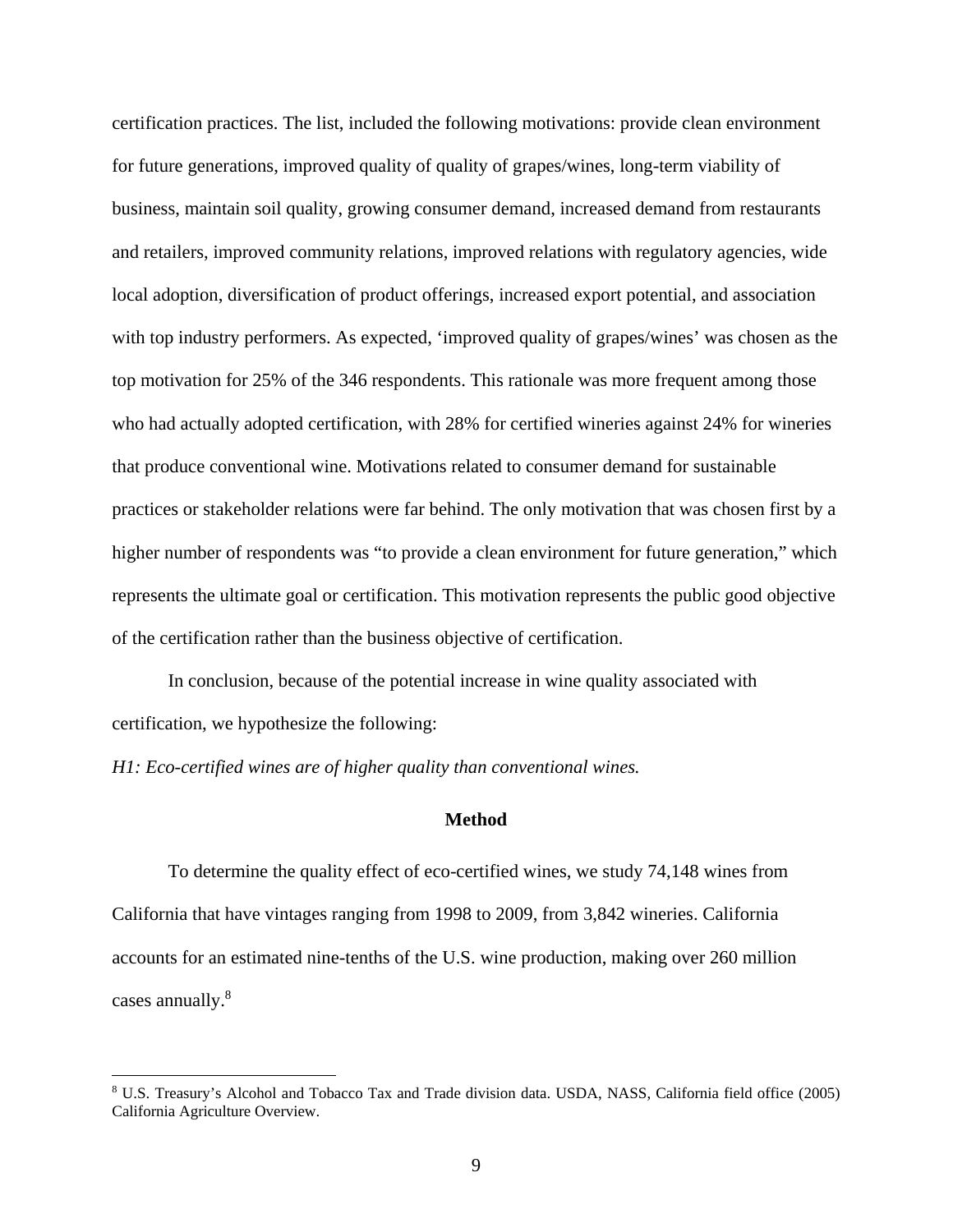We gather data from the three influential wine expert publications: Wine Advocate (WA), Wine Enthusiast (WE), and Wine Spectator (WS). WA is a bimonthly wine publication featuring the advice of wine critic Robert M. Parker, Jr. WE is a lifestyle publication that was founded in 1988 by Adam and Sybil Strum and covers wine, food, spirits, travel, and entertaining. WS is a lifestyle magazine that focuses on wine and wine culture. During our period of study the main tasters for California wines for WA, WE, and WS were Robert Parker, Steve Heimoff, and James Laube, respectively. Information on each publication rating system is provided in Table 1. All the publications claim blind review.

Each wine review provides information regarding the wine's winery, vintage, appellation, and varietal, and most also provide information on the price of the wine and the number of cases produced. Each review also contains a score, a short description of the wine, and the review date. Dependent Variables

Our dependent variable is wine quality, as measured by the score the reviewer assigned the wine. All three publications perform blind tastings and ratings are based on a 100-point scale. Table 1 provides more details regarding the ranges and their meanings. Generally, wines scoring 90 or above are considered some of the best, described as "extraordinary," "outstanding," "superb," "excellent," or "classic." Wines between 80 and 89 tend to range between above average and very good. WE does not publish reviews of wines that score below 80. For the other two publications, wines with scores of 70 to 79 are generally considered "average," those with scores between 60 and 69 are considered "below average," and those with scores between 50 and 59 are considered "poor." The mean rating for each publication is between 86 and 90 points, and the standard deviation is between three and four points. As we were able to automate the collection of WE data, we have more observations for WE data.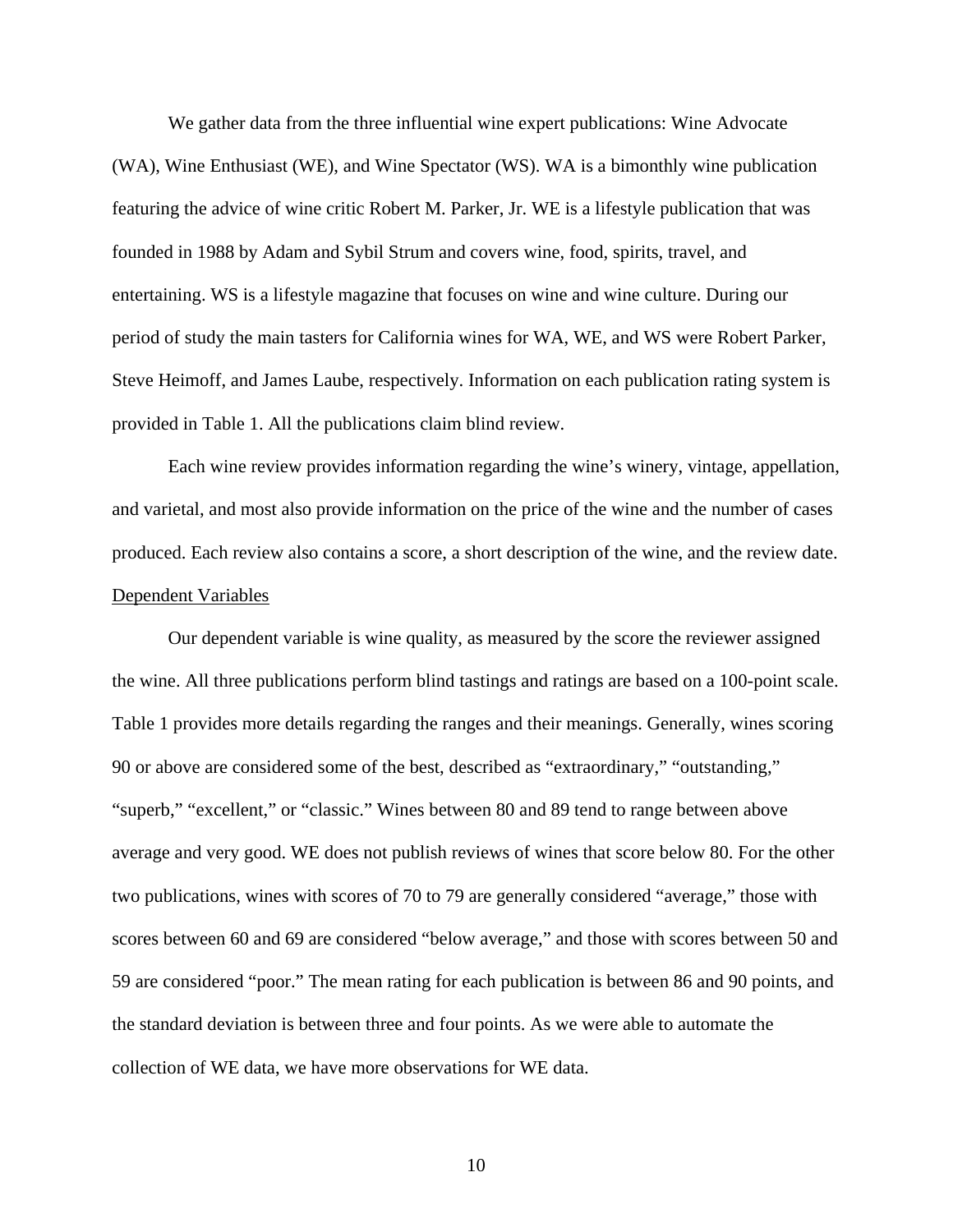Figure 1 shows the distribution of the scores. The distributions look approximately normal. Interestingly, there seems to be a "rounding up" effect in which scores of 89 (which are in the "very good" category) are rounded up to 90 (the excellent category). There are fewer wines scored at 89 points (5,153 wines) than there are at 88 (7,584 wines) and at 90 (6,989 wines). This seems to be largely a result of WE's scoring and, to a smaller extent, WS's scoring. Table 2 shows some summary statistics: the average score is 87.6.

We also examine the impact of eco-certification on the number of words in the wine notes that reviewers write. For this, we drop all wines that had no review, leaving us with 61,115 observations, as shown in Table 2. The average number of words in a wine note is 41.0. As an additional check on whether eco-certification provides better quality, we also count the number of words that describe the wines positively and negatively in each wine note.<sup>9</sup> On average, there are 6.8 positive words in each wine note and 1.4 negative words in each wine note.

#### Independent Variable

1

The eco-certified variable, which indicates whether the wine is eco-certified, is of primary interest to our research. There are two main ways we code an observation as ecocertified. First, the winery has certified organic vines. We match our wine list to data of organically certified vineyards and year of certification as provided by certifier California Certified Organic Farmers (CCOF). Second, the winery follows biodynamic practices is certified by and listed with Demeter Certification Services. Finally, a winery purchases grapes from one of the two preceding sources.

<sup>9</sup> We obtained lists of positive and negative words used in reviews from http://www.cs.uic.edu/~liub/FBS/sentimentanalysis.html and http://www.thewinecellarinsider.com/wine-topics/wine-educational-questions/davis-aromawheel/.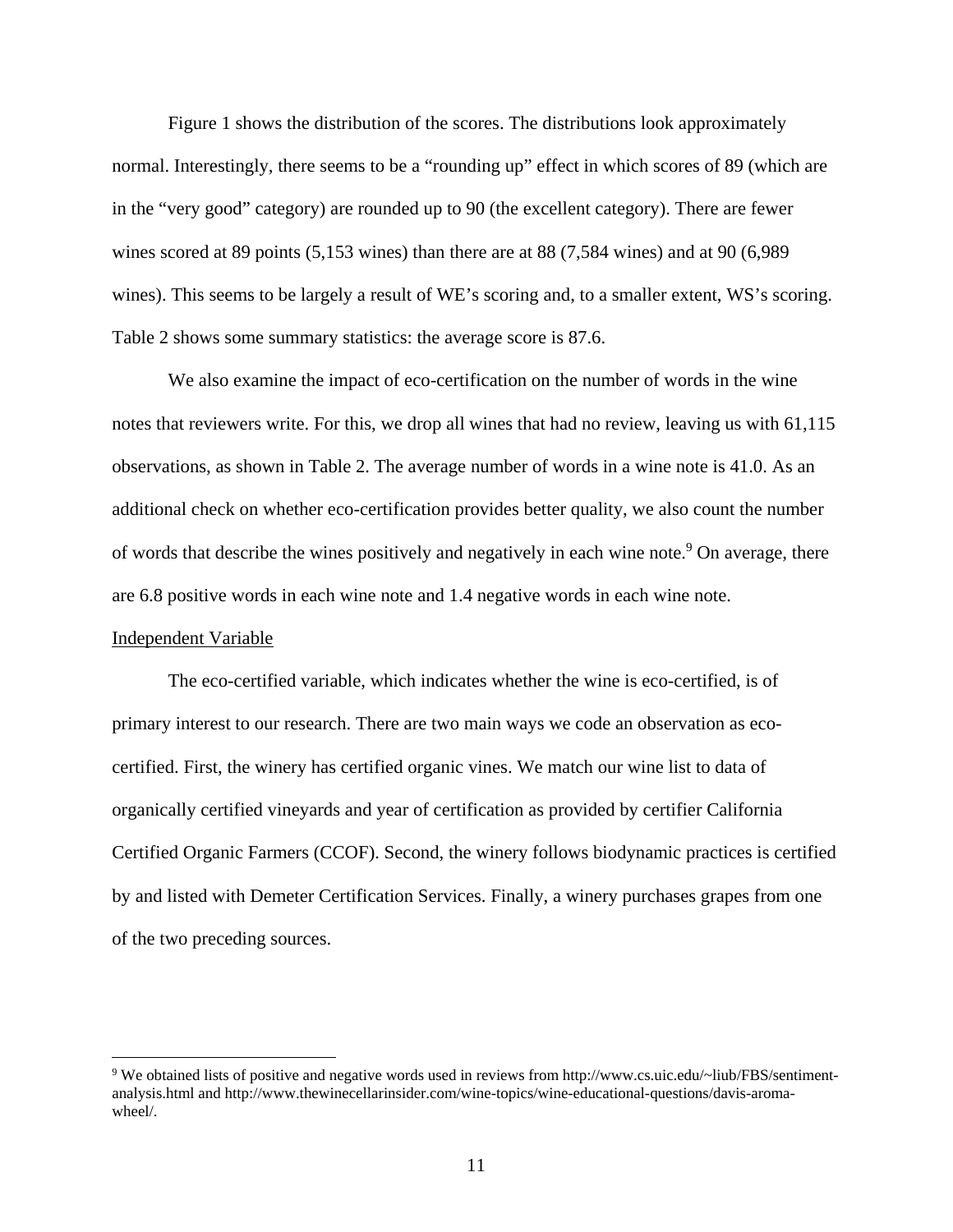We merge the eco-certification data with the wine reviews data based on the name of the wine operation. We code eco-certification as a dummy variable that equals 1 if the operation is eco-certified and 0 otherwise. On average, 1.1% of the wines in the sample are eco-certified. This small percentage is consistent with California organic wine grape production, which accounts for less than 2% of California's 550,000 total wine grape-growing acres.<sup>10</sup> As Table 1 shows, WE has the highest percentage of eco-certified wines.

#### Controls

1

In order to assess the impact of size on quality, we control for the quantity produced. Unfortunately, information on how many cases were produced was missing for 35.3% of our observations. To preserve the number of observations, we created a dummy variable for observations that had missing information on number of cases and replaced missing case values with 0. This is equivalent to having a separate intercept for the observations that have missing values for number of case. For the full sample (including those with missing case information), the mean number of cases is 5,275, as shown in Table 2. The maximum is over 8.6 million and the standard deviation is almost 50,000, indicating a skewed distribution. To account for that, we use the natural log of cases; if the number of cases is missing we enter that as natural log of 0 cases. The mean of that is 4.5, with a standard deviation of 3.6. Excluding those with missing values for cases, the mean of the log value is 7.0 and the standard deviation is 1.7.

Lastly, to control for the vineyard's experience with eco-certification practices, we include a variable representing the length of certification experience, calculated as the vintage minus the first year the operation was certified. The mean of this is 0.040, a very low number as very few operations are certified.

<sup>&</sup>lt;sup>10</sup> http://www.nass.usda.gov/Statistics\_by\_State/California/Publications/Grape\_Acreage/ and http://aic.ucdavis.edu/publications/StatRevCAOrgAg\_2009-2012.pdf Accessed on November 13, 2015.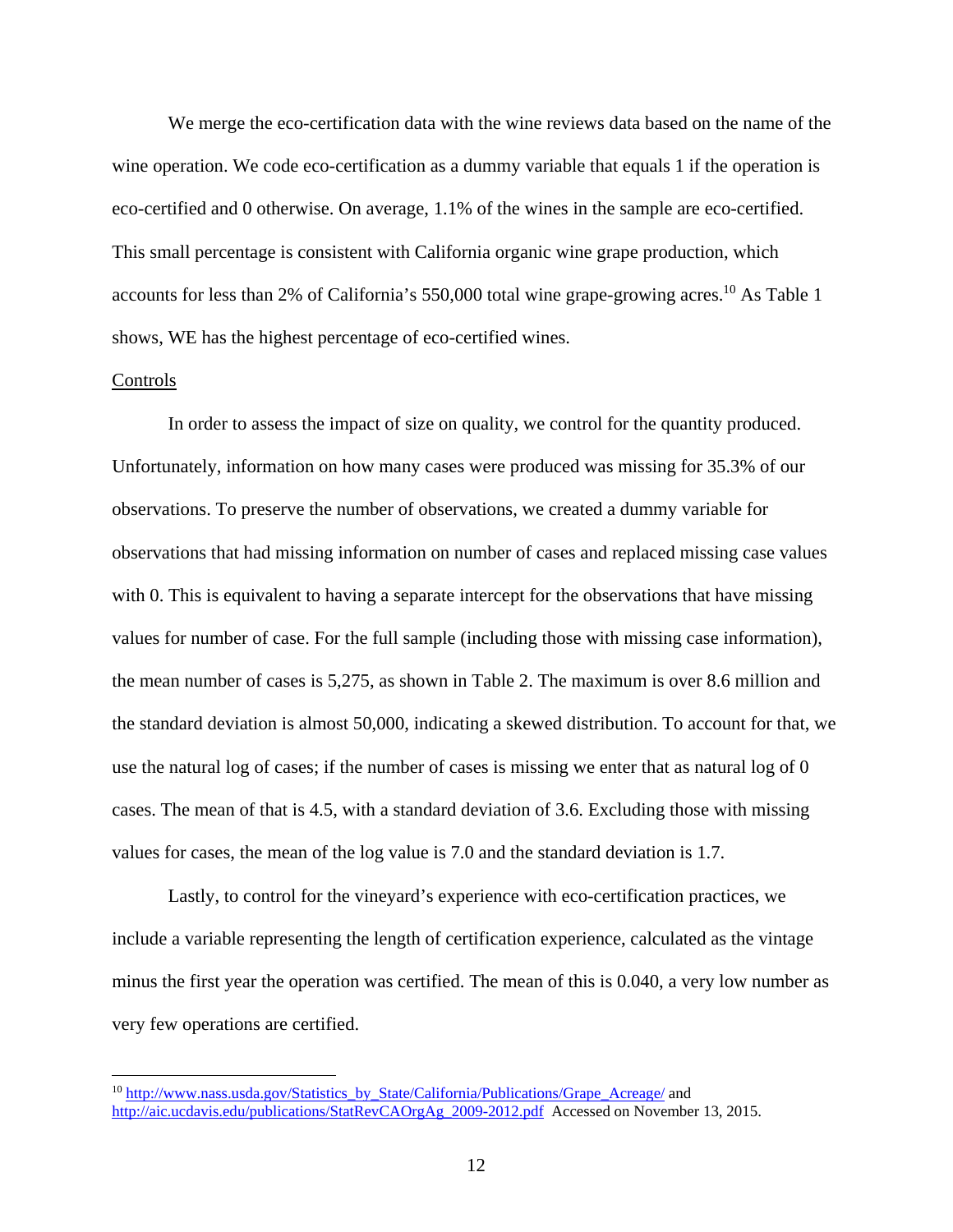We include information about varietals.<sup>11</sup> Pinot noir is the most common varietal, accounting for 16.82% of our sample. This is followed by cabernet sauvignon (16.50%) and chardonnay (15.18%). The average scores across varietals are fairly similar, with a high of 89.84 for sparkling wine and a low of 85.33 for pinot gris/grigio.

We also control for the impact of soil specificities and weather using region-vintage dummy variables. To get regions, we use the American Viticultural Areas (AVAs) from which the wine originates.12 Wine from Napa Valley is the most common (accounting for 28.62% of our sample) and also the highest rated (with a mean score of 88.54). Wine from the central coast is the second most common (accounting for 27.81% of the sample) and is the third highest rated (with a mean score of 87.42). Wine from Sonoma is the second-highest rated (with a mean score of 88.06) and the third most common (accounting for 26.61% of our sample).

Our vintage-region dummy variables control for quality difference that would arise from varying weather conditions. As shown by Ashenfelter (2008), Ashenfelter and Storchmann (2006), and Ashenfelter, Ashmore, and Lalande (1995), weather is an important determinant of wine quality. This is true even for wines from grapes grown in California, which is reputed to have stable weather over time (Ramirez 2008), especially when compared to other regions like Bordeaux in which weather conditions can vary substantially from year to year (Ashenfelter 2008; Lecocq and Visser 2006). Vintage-region dummy variables better control for weather than vintage and region as separate sets of variables because they are more flexible as they allow a region's weather to vary across time.

<sup>11</sup> These varietals are: barbera, cabernet franc, cabernet sauvignon, chardonnay, chenin blanc, dessert wine, gewurztraminer, grenache, marsanne, merlot, mourvedre, other red, other white, petite sirah, pinot blanc, pinot gris/gritio, pinot noir, red blend, riesling, rose, roussane, sangiovese, sauvignon blanc, semillon, sparkling wine, syrah, viognier, white blend, and zinfandel.

<sup>&</sup>lt;sup>12</sup> These regions are: central coast, central valley, Mendocino/Lake counties, Napa valley, north coast, other California, Sierra Foothills, Sonoma Valley, and south coast.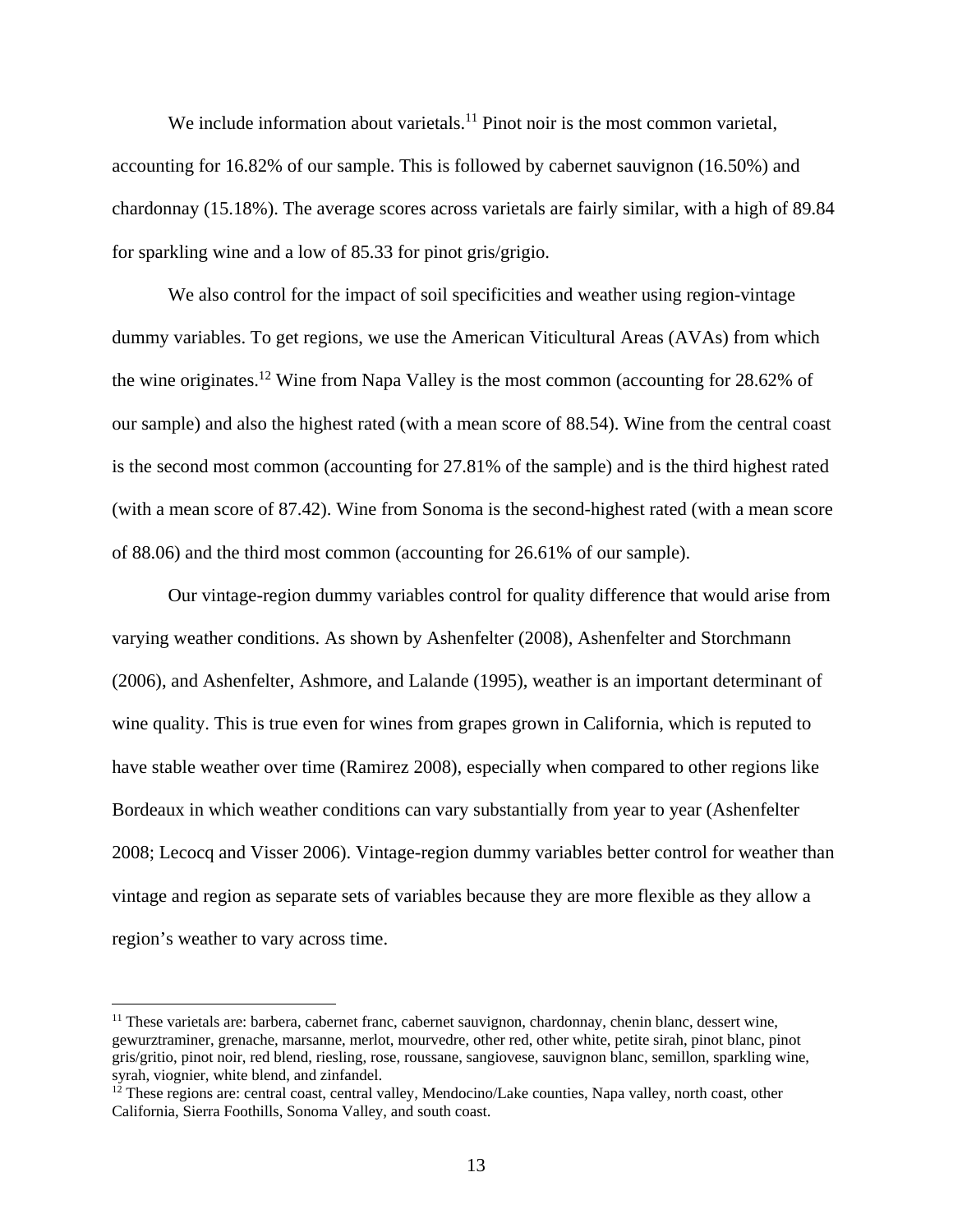We also control for the age of the wine at the time it is reviewed, calculated as the vintage subtracted from the year the wine was reviewed. As shown in Table 2, the mean age is 2.6 years. The correlation matrix of the main variables is shown in Table 3. Overall, there are no high correlations.

#### **Model and Estimation Strategy**

We estimate our regression equation using the fixed-effects model:

$$
Quality_{iwrt} = \beta * EcoCertified_{wt} + \alpha_w + \gamma X_{iwrt} + \delta_{rt} + \varepsilon_{iwrt}
$$

where Quality<sub>iwrt</sub> is the score of wine *i* from winery w in region  $r$  of vintage  $t$ . As an additional measure of quality, we study the wine notes and measure the number of words, including the number of positive and number of negative words, the reviewer used in the wine note. We also examine the probability that the reviewer used a specific word in the wine note using a linear probability model.  $EcoCertified_{wt}$  is a dummy variable for whether winery w was eco-certified during vintage year t. Winery fixed effects are captured by  $\alpha_w$ , which accounts for time-invariant winery characteristics such as winery management structure.  $X_{i w r t}$  captures other controls of the wine: the age and vintage of the wine, the number of cases produced, the varietal, magazine dummy variables, and certification experience.  $\delta_{rt}$  consists of region-vintage dummy variables to control for regional time-varying differences such as soil quality and weather.

Endogeneity is a possible problem. The most likely issue is that wineries do not get ecocertified at random. Better wineries that produce higher scoring wines might be more likely to become eco-certified, and our coefficient might reflect the differences in wineries and produce biased estimates.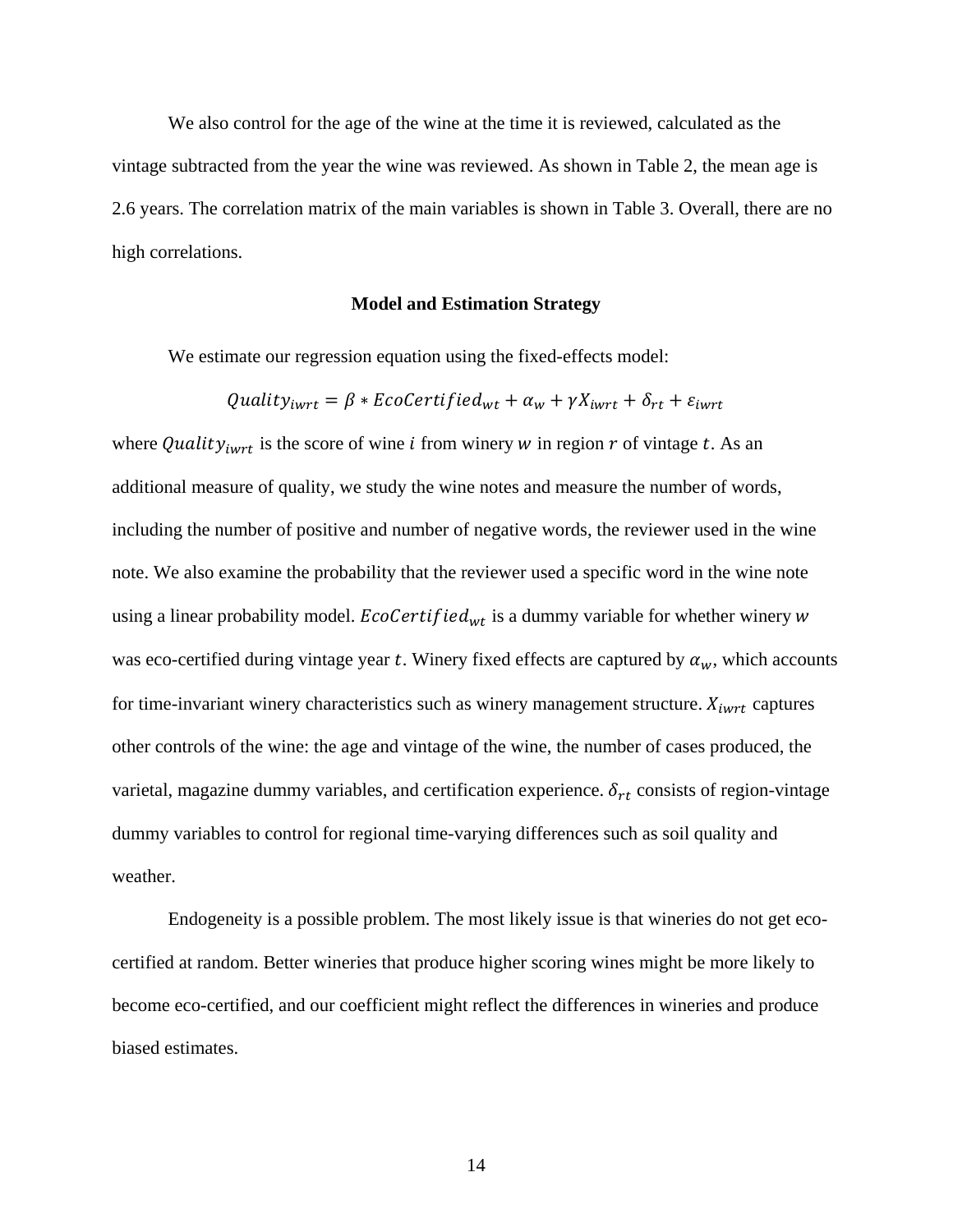In order to mitigate this issue, we use a winery fixed effects model, which compares differences within the winery over time, not across wineries. In addition, we use instrumental variables. The first instrumental variable measures the proportion of other wineries in the same region that are eco-certified three years prior to the vintage of the wine. The reasoning behind this instrument is as follows: A winery's decision to become eco-certified is influenced, in part, by whether its nearby neighbors are eco-certified. The more of its neighbors are eco-certified, the more likely it is to begin eco-certification. The eco-certification process takes approximately three years, thus the impact of the network will show in the vintage three years later. Thus this instrument affects whether the winery is eco-certified but does not otherwise affect wine quality. Another instrument is whether the winery was eco-certified in the previous year. Whether the winery was certified in the previous year affects the probability of certification in the current year but does not otherwise affect wine quality. Thus, both variables satisfy the exclusion restriction.

#### **Results**

Table 4 shows the regression results. As shown in regression (1), eco-certification has a statistically significant impact on score. Being eco-certified increases the score of the wine by 0.46 point on average. The number of cases produced has a small, negative, and statistically significant impact on score: a 1% increase in the number of cases will decrease score by 0.003 point. Interestingly, certification experience (which is equal to the vintage minus the first year the winery was certified) has a negative and statistically significant impact on score. This is perhaps because the early adopters of eco-certification were wineries of poorer quality. An increase in the number of years of certification experience by one decreases score by 0.09 point.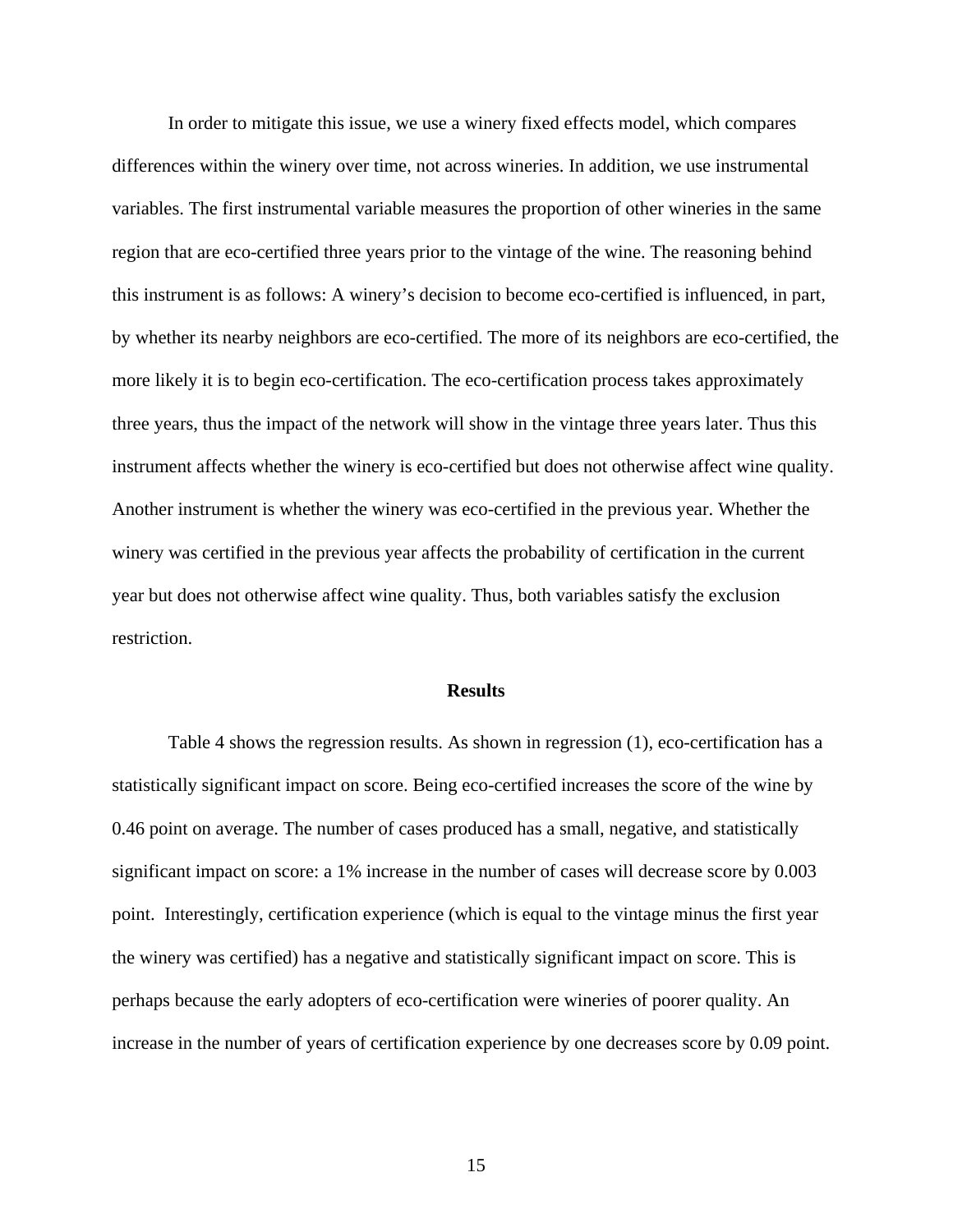On average, WA awards 2.09 more points than WS (the omitted group) and WE awards 1.94 points more than WS.

It is worth asking whether the preference for eco-certified wine is a quirk of a particular wine publication, or if it is a more uniform recognition of the higher quality of eco-certified wines. Regressions (2), (3), and (4) of Table 4 present results of the regressions when we split the sample by wine rating publication. As the coefficients show, organic certification increases score by between 0.44 and 0.51, a fairly narrow range, although the coefficients are not statistically significant. This likely due to the small number of eco-certified wines. Overall, the positive coefficients suggest agreement among experts that eco-certified wines are of better quality.

Next, in order to understand whether eco-certification practices have different impact depending on the type of wine, we divided the observations based on type of wine: red, white, and other (dessert, sparkling, and rose). Regressions (5), (6), and (7) of Table 4 show the result. The eco-certification coefficient is positive and statistically significant only for the red wines.

In Table 5, we examine the impact of eco-certification using instrumental variables. We use the proportion eco-certified three years ago and previous-year certification as in instrument for eco-certification. In regression (1), we use both instrumental variables, previous-year certification and network, in a linear probability model for the first stage of the instrumental variables regression. Looking at the first stage of the equation, previous-year certification is positive and significant, while the coefficient of proportion eco-certified three years ago is positive but not significant. This shows that whether the winery was certified in the previous year has a positive and statistically significant impact on whether a winery is certified in the current year. The proportion certified three years ago does not have a statistically significant impact on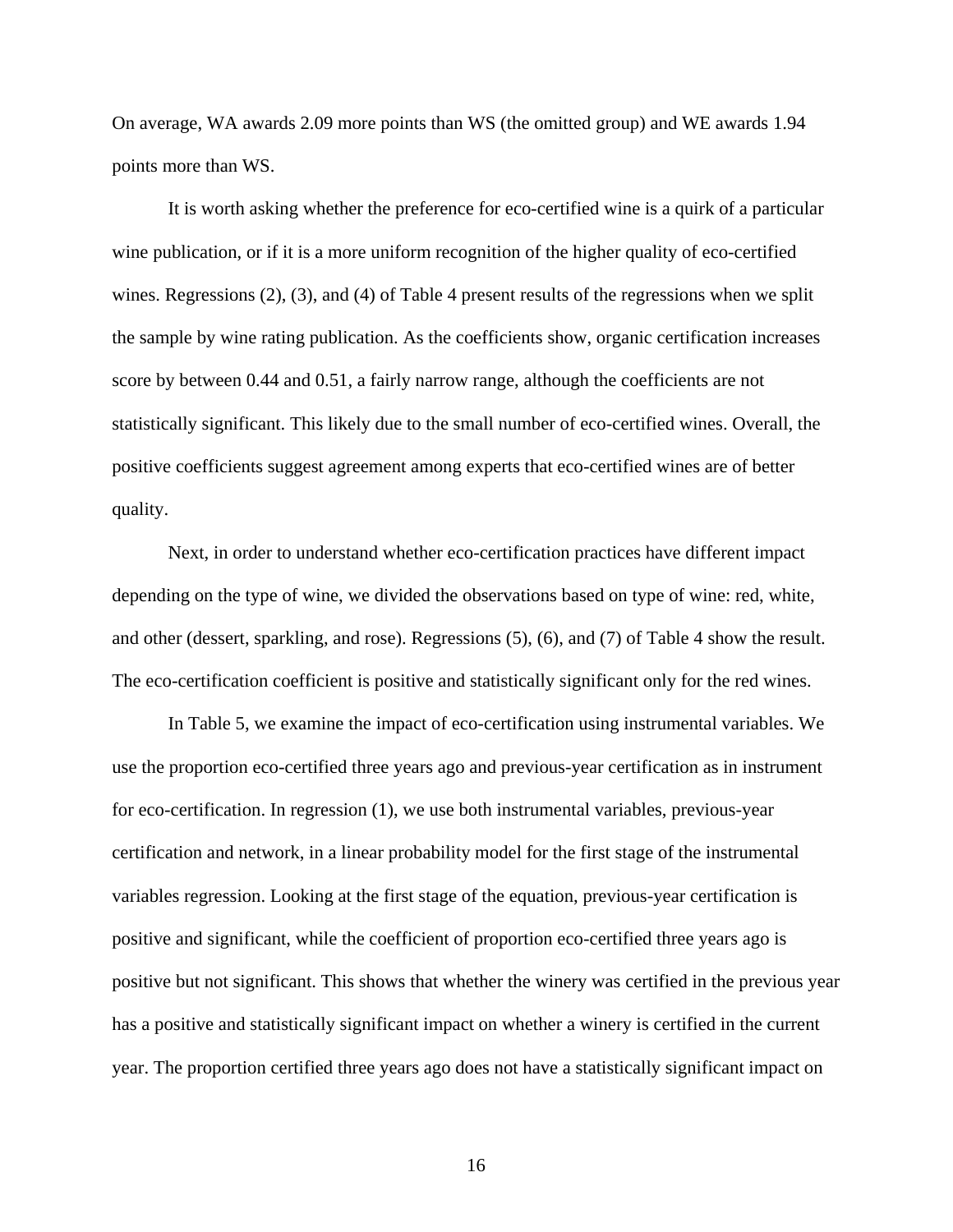the probability of certification. All other things constant, age has a negative impact on the probability of eco-certification.

In regression (2), we examine the impact of eco-certification, as predicted by our instrument, on score. On average, eco-certification increases score by 0.40 points. The magnitude of the coefficient is similar to the increase of 0.46 that we found in our original specification in regression (1) of Table 4. Unfortunately, the coefficient is not significant. Our number of observations drops to 47,354 because one of our instruments requires a three-year lag. Looking at the other test statistics, the over identification p-value is 0.527, and does not reject the hypothesis that the instruments are exogenous. Interestingly, the test for endogeneity has a pvalue of 0.808, suggesting that instrument variables are unnecessary; this is possibly because the fixed effects models only examines changes over time within a winery.

Next, we examine the impact that eco-certification has on the number of words used in wine notes. As shown in regression (1) of Table 6, wine notes of eco-certified wines are not significantly longer than those of conventional wines. However, as shown in regressions (2) and (3), eco-certification increases the average number of positive words by 0.4 but has no statistically significant impact on the number of negative words. Additionally, to account for the non-negative nature of word and character count, we run Poisson and negative binomial regressions and found similar results. Results are available from the authors upon request.

Lastly, we examine the qualitative differences between eco-certified and conventional wines by examine the words used in the wine notes. In order to do that, we reduce each word in the wine notes to its root word using a stemming algorithm provided by Snowball.<sup>13</sup> Next, for

<sup>&</sup>lt;sup>13</sup> This project can be found at: http://snowball.tartarus.org/demo.php. Accessed on November 13, 2015.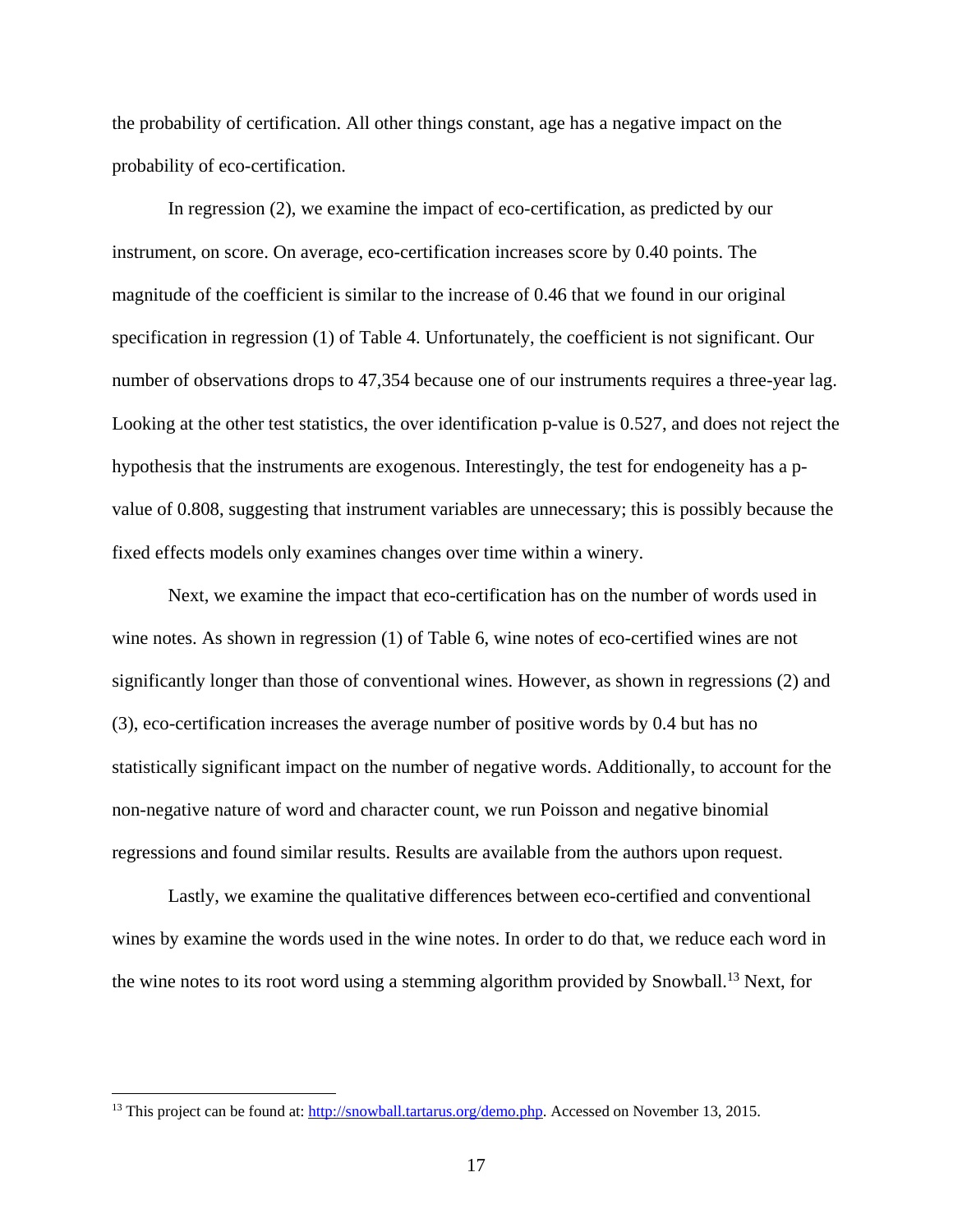each unique root word, we ran regression a linear probability model for whether the word was used in the wine notes. Our results are presented in Table 7.

In Table 7, we show the root words on which eco-certification has a statistically significant and positive impact, dividing them into several categories. For instance, looking at the first few lines in the first column, "barrel," "chilli," and "excel" are all root words that describe the quality of wine; eco-certification had a positive and statistically significant impact on the probability that those words were used in the wine notes. Looking at the second line, two words ("chilly," "chilliness") reduce to the root word "chilli." We divide the words into four categories: the quality, taste, color and texture of the wine.

Interestingly, under taste, we find "acid," "butter", "peat," "ferment," "richer," "herb," and "rocky." These quality might resonate with winemakers who say that wines without chemicals can better express the flavors of the 'terroir. For example, Ron Laughton from Jasper Hill Vineyards says that:

*Flavors are created in the vine. The building blocks are the minerals in the soil. If you keep applying synthetic chemicals, you are upsetting the minerals in the soil. So if you wish to express true terroir, you should be trying to keep the soil healthy.*  Let the minerals that are already there express themselves in the flavor in the *vine. Herbicides upset the balance of the vineyard simply because dead grasses are an essential part of the vineyard floor. Those dying grasses act as food for another species, and they act as food for another species. You go right down the food chain to the organisms that create the minerals for your plant to suck up and create the building blocks for the flavors. It's not rocket science.*<sup>14</sup>

#### **Discussion and Conclusion**

Little consensus exists as to whether eco-certified wines are associated with worse,

similar or better quality than their traditional counterparts. While some wine makers argue that

<sup>14</sup> Biodynamics in the vineyard. *The Organic Wine Journal* http://www.organicwinejournal.com/index.php/2008/03/biodynamics-in-the-vineyard/ Accessed on November 13, 2015.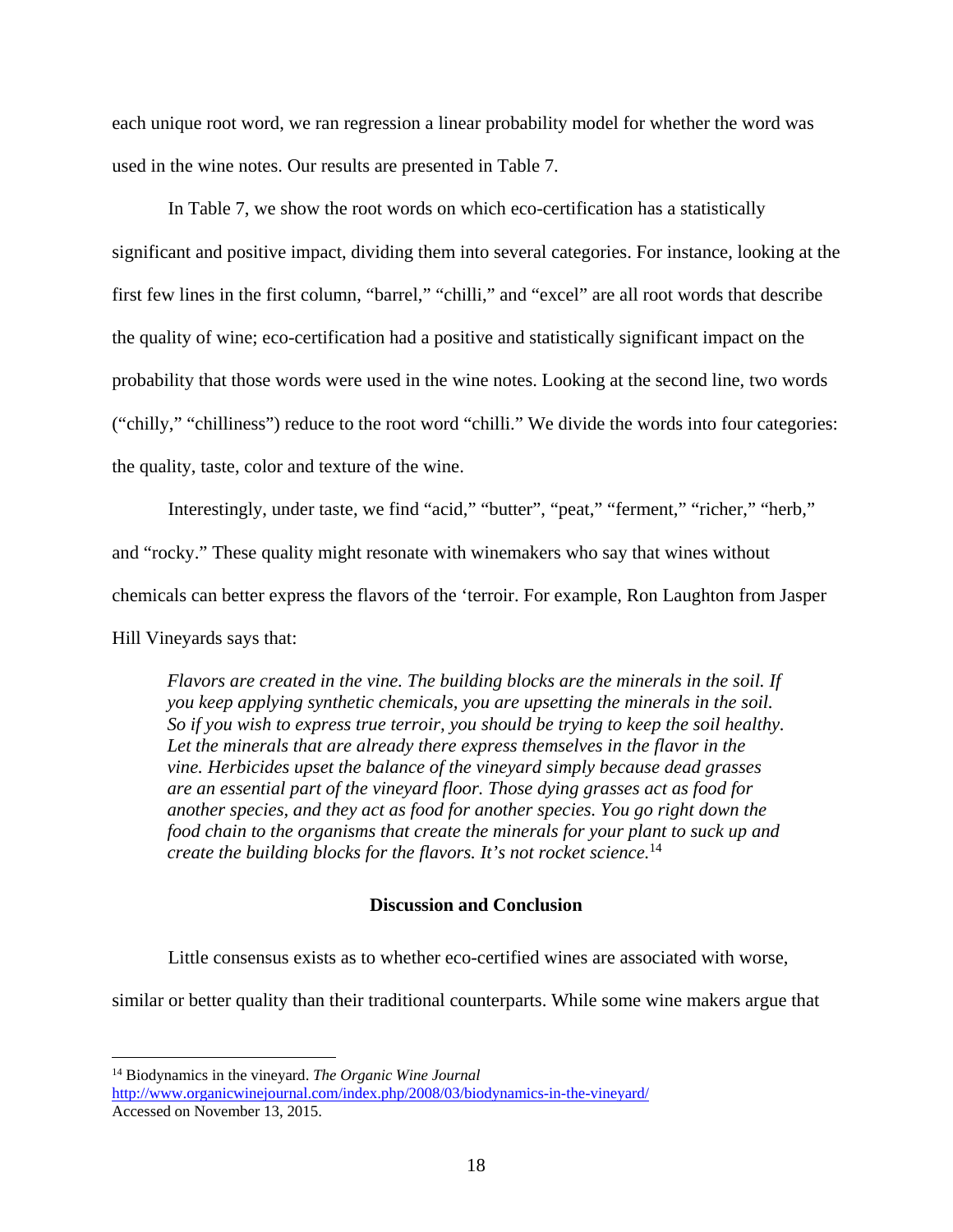eco-certification improves wine quality, consumers are uncertain about this association (Delmas and Lessem 2015) and research showed a price increase associated with eco-certification but a discount with wine eco-labeling (Delmas and Grant 2014).

In this paper we test the association between wine eco-certification and wine quality as evaluated by wine experts. We use data from three leading wine rating publications (Wine Advocate, Wine Spectator, and the Wine Enthusiast) to assess quality for 74,148 wines produced in California between 1998 and 2009. Our results indicate that the adoption of wine eco-labels has a significant and positive effect on wine ratings.

If eco-certified wine is associated with higher quality wines, then it is surprising not to see a premium associated with wine eco-labeling. We argue that several reasons could explain this phenomenon.

First, wine experts might not represent accurately wine consumers. Wine experts have much better knowledge about wine processes than most consumers and might even be familiar with the wine practices of specific wineries. If indeed organic certified wineries use superior wine practices and produce higher quality wine, this should be something known by wine experts. Second, as a related point, wine experts have a better knowledge about wine ecocertification and are able to differentiate between different types of eco-labels, namely organic wine and wine made with organically grown grapes, which represent different wine production processes with different impacts on quality. Indeed the US wine industry, there are several competing eco-labels related to environmental certification that are still not well recognized and understood by consumers. For example, there are two USDA standards.<sup>15</sup> The first of the USDA

<sup>&</sup>lt;sup>15</sup> The U.S. National Organic Standards law was passed in 2001. Regulations require organic products and operations to be certified by a U.S. Department of Agriculture (USDA)–accredited entity to assure consumers that products marketed as organic meet consistent, uniform minimum standards.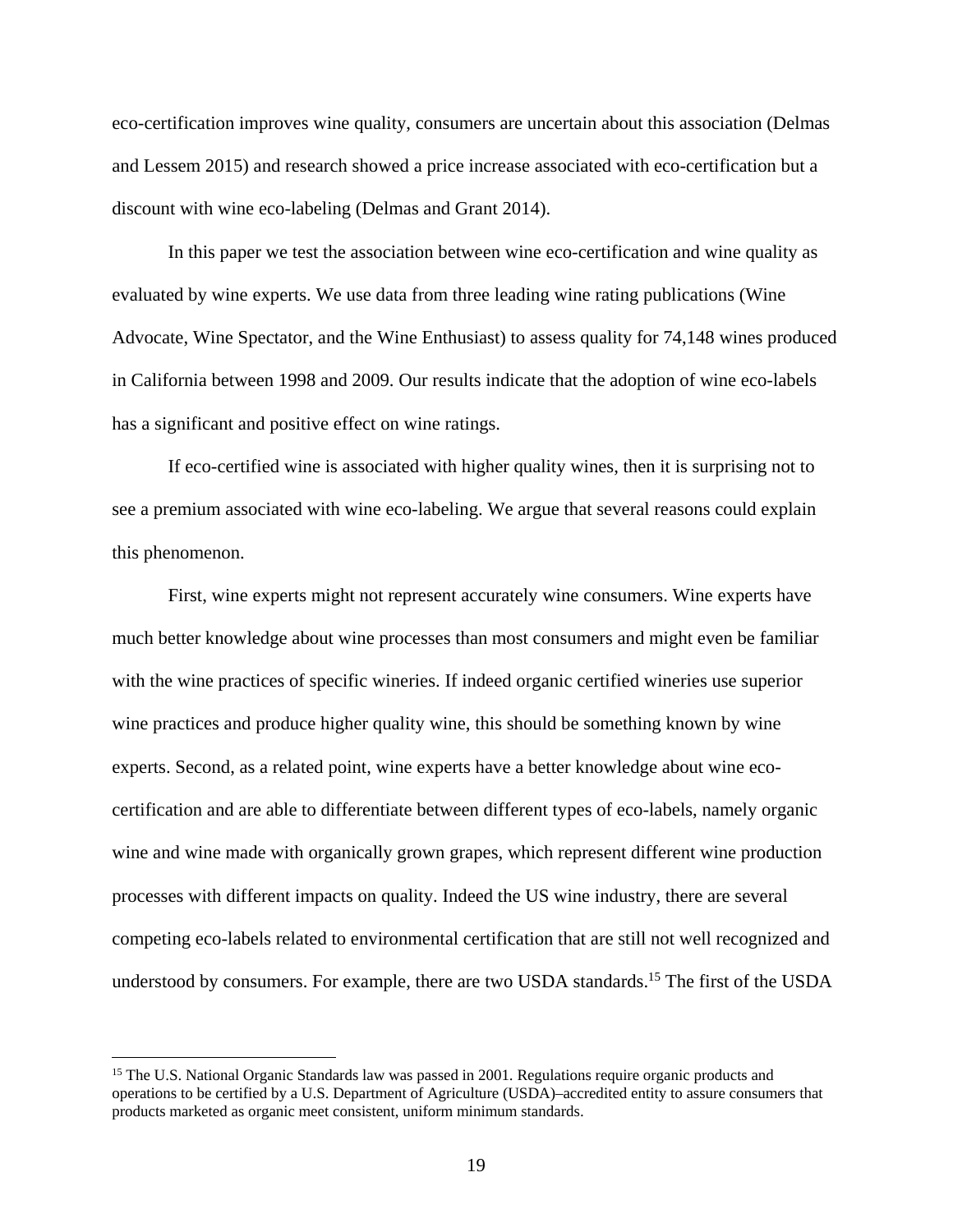standards, "*wine made from organically grown grapes,"* applies only to the production of the grapes, whereas the second, "*organic wine,*" has prescriptions for the wine production process too. In particular, organic wine makers are prohibited from using sulfites in the wine-making process. Since sulfites help to preserve the wine, stabilize the flavor and eliminate unusual odors, wine produced without added sulfites may be of lower quality (Waterhouse 2007). Such quality concerns are most pertinent for red wines, which are usually kept for longer periods before consumption than white wines. This potential quality check does not apply to wine made with organic grapes, to which wine makers may add sulfites in the production process. Third, it is also possible that wine experts have a more favorable view of innovative wine practices and are trend setters.

Our research is not without limitation. First, we focused on the California wine industry and it is possible that perception about eco-certification vary according to the institutional context in which they are implemented and the specific standards of eco-certification. Further research could expand the analysis to other countries, such as France for example, were less confusion exist around the definition of eco-certified wines. Second, while we were able to gather a comprehensive database of wine ratings from the major wine experts, there is still some uncertainty about the evaluation process and how much the wine experts actually know about the wine before tasting it. Further research could conduct blind wine tasting to better isolate the effect of organic certification.

Our research has important policy implications. An eco-certification premium is essential for an eco-industry to continue. Thus any eco-certification initiative needs to ensure that it will deliver such premiums. Focusing purely on information asymmetries will not necessarily create eco-labels that align eco-products with the needs of consumers. Instead, certification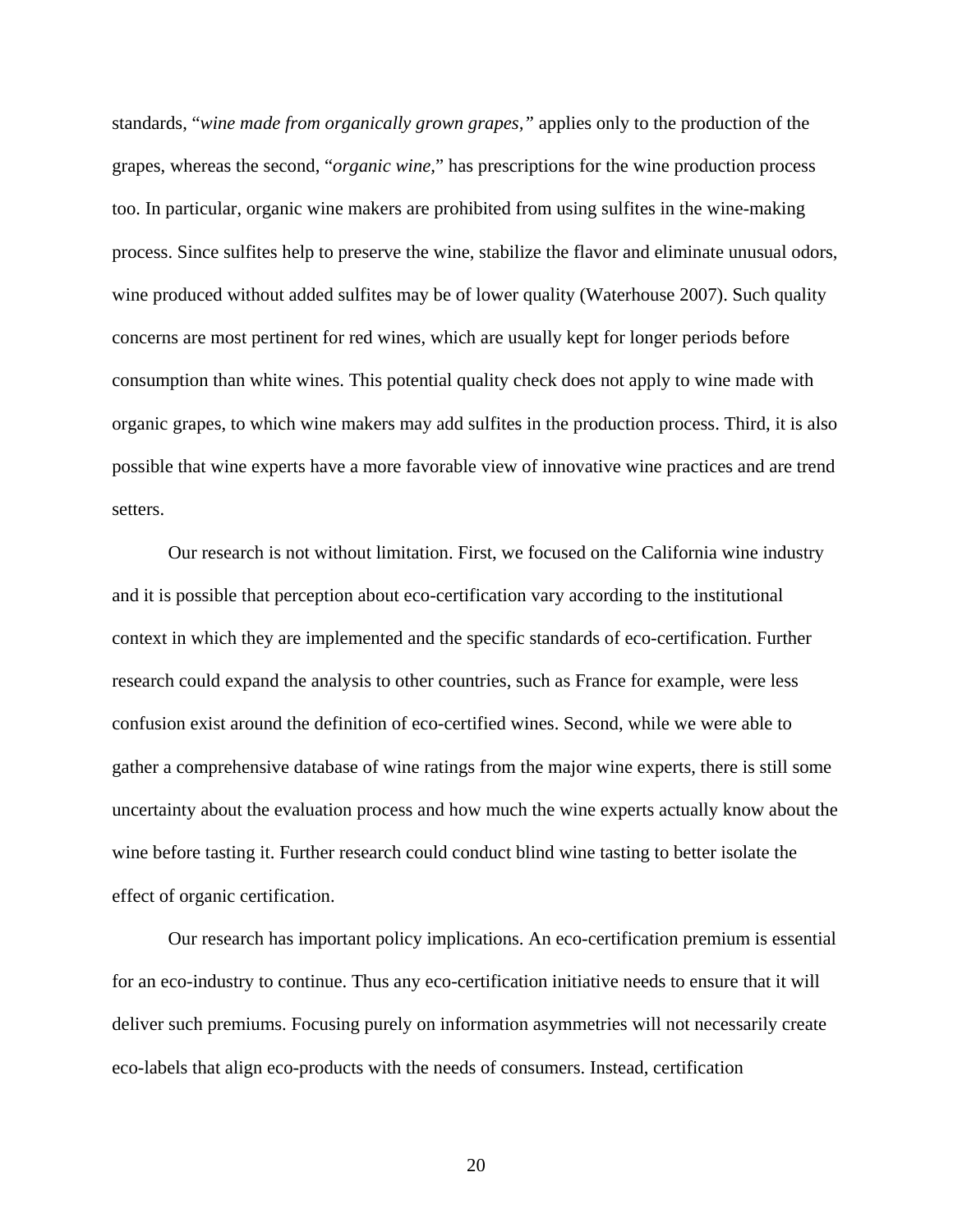organizations need to work with producers and marketers to ensure that eco-certified products provide information that clearly communicate their value proposition to consumers, without creating further confusion, or additional unintended product signals.

Other industries may be adopting mechanisms that relate eco-certification to an increase in quality. We hypothesize that similar patterns could be at work for other agricultural products such as coffee, because the conditions may be similar to those identified for grape growing. Evidence from Costa Rica suggests that this might be the case (Muschler 2001). Such patterns could also be present in the construction sector. Studies show that building that are built according to the Leadership in Energy and Environmental Design (LEED) green building standard might have higher performance than conventional buildings: they are more durable and more energy efficient (Von Paumgartten 2003). The manufacturing sector may also elicit a similar pattern if socially responsible investors use environmental management practices as a proxy for good management (Chatterji, Levine, and Toffel 2008).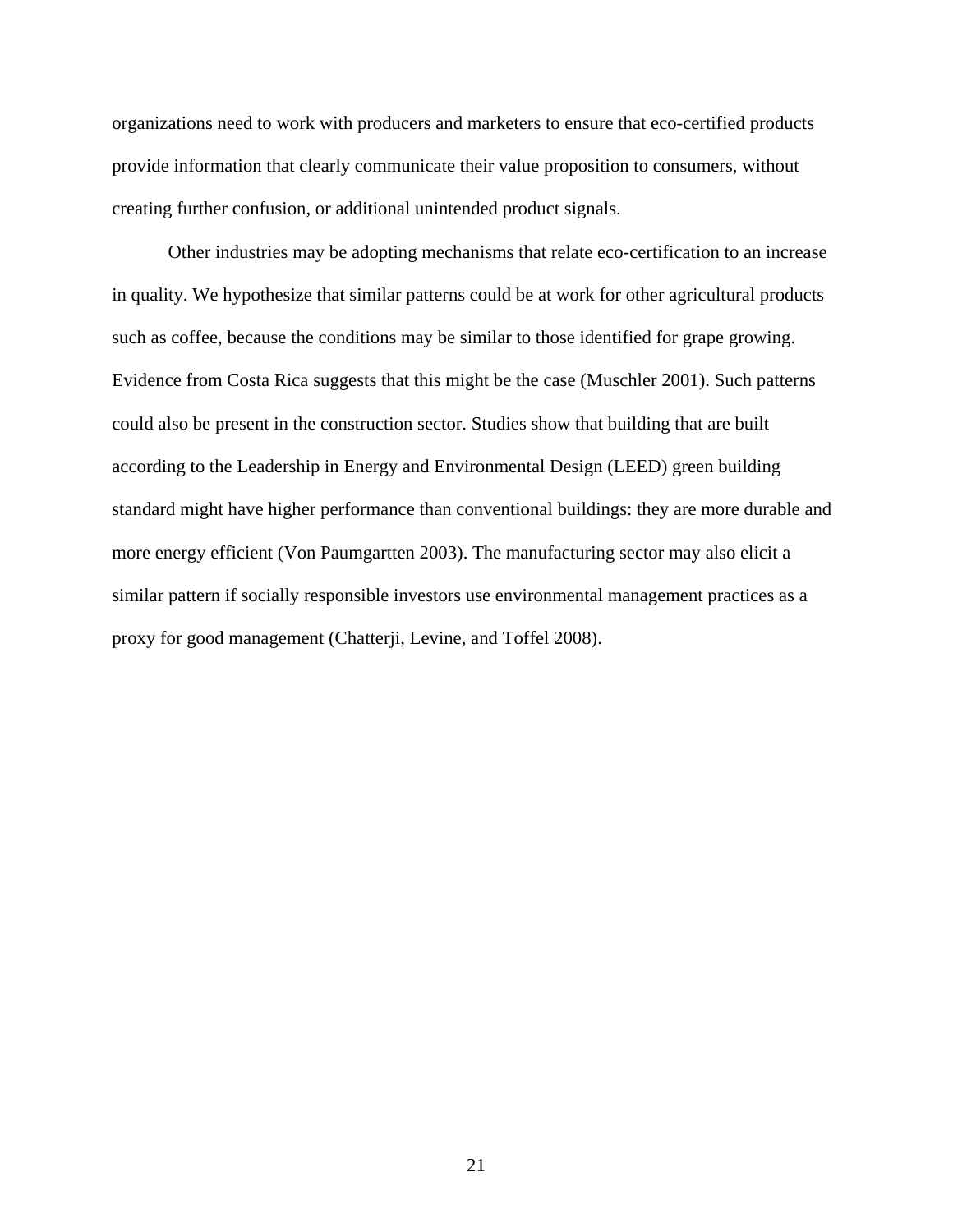#### **References**

- Andreoni, J. 1990. Impure Altruism and Donations to Public Goods: A Theory of Warm-Glow Giving. *Economic Journal* 100: 464–477.
- Ashenfelter, O. 2008. Predicting the Quality and Prices of Bordeaux Wine. *The Economic Journal* 118 (529): F174–F184.
- Ashenfelter, O., D. Ashmore, and R. Lalonde. 1995. Bordeaux Wine Vintage Quality and the Weather. *Chance* 8 (4): 7–14.
- Ashenfelter, O., and K. Storchmann. 2006. Using a Hedonic Model of Solar Radiation to Assess the Economic Effect of Climate Change: The Case of Mosel Valley Vineyards. NBER Working Paper 12380.
- Blamey, R.K., J.W. Bennett, J.J. Louviere, M.D. Morrison, and J. Rolfe. 2000. A Test of Policy Labels in Environmental Choice Modeling Studies. *Ecological Economics* 32(2): 269– 286.
- Bonroy, O., and C. Constantatos. 2015. On the Economics of Labels: How Their Introduction Affects the Functioning of Markets and the Welfare of All Participants. *American Journal of Agricultural Economics* 97 (1): 239–259.
- Brouhle, K., and M. Khanna. 2012. Determinants of Participation versus Consumption in the Nordic Swan Eco-labeled Market. *Ecological Economics* 83: 142–151.
- Clarke C., M. Kotchen, and M. Moore. 2003. Internal and External Influences on Proenvironmental Behavior: Participation in a Green Electricity Program. *Journal of Environmental Psychology* 23: 237–246.
- Cornes, R., and T. Sandler. 1996. *The Theory of Externalities, Public Goods, and Club Goods*  (2nd ed.). Cambridge, UK: Cambridge University Press.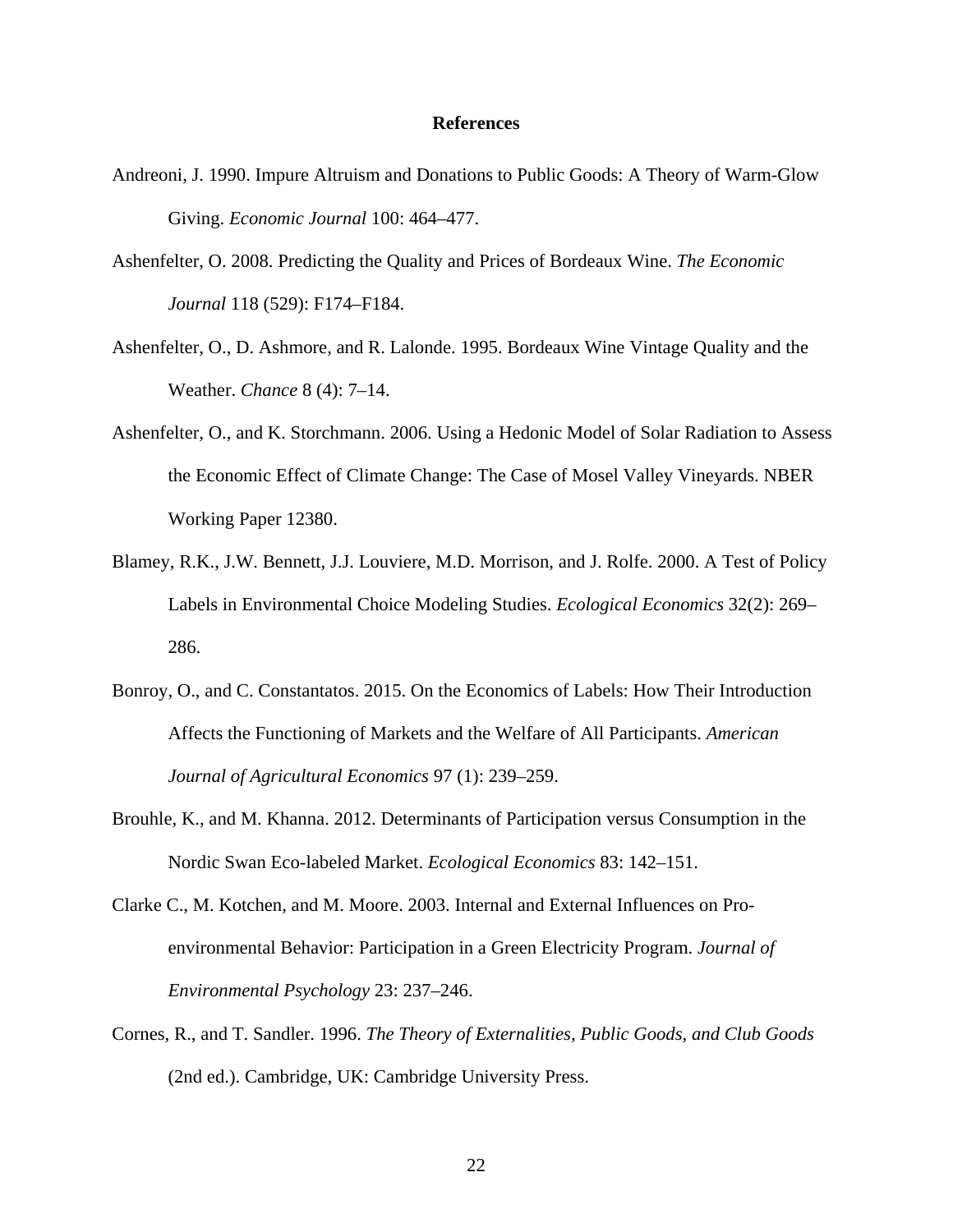- Corsi, A., and S. Strøm. 2013. The Price Premium for Organic Wines: Estimating a Hedonic Farm-Gate Price Equation. *Journal of Wine Economics* 8 (1): 29–48.
- Crespi, J. M., and S. Marette. 2005. Eco-labelling Economics: Is Public Involvement Necessary? In S. Krarup & C. S. Russell, eds. *Environment, Information and Consumer Behavior*. Northampton, MA: Edward Elgar, pp. 93–110.
- Delmas, M. 2001. Stakeholders and Competitive Advantage: The Case of ISO 14001. *Production and Operation Management* 10 (3): 343–358.
- Delmas, M., and O. Gergaud. 2014. Sustainable Certification for Future Generations: The Case of Family Business. *Family Business Review* 27 (3): 228–243.
- Delmas, M., and L. Grant. 2014. Eco-labeling Strategies and Price-Premium: The Wine Industry Puzzle. *Business and Society* 53: 6–44.
- Delmas, M., and N. Lessem. 2015. Eco-premium or Eco-penalty? Eco-labels and Quality in the Organic Wine Market. *Business and Society*, in press.
- Delmas, M., N. Nairn-Birch, and M. Balzarova. 2012. Lost in a Sea of Green: Navigating the Eco-label labyrinth. Working paper, Institute of the Environment and Sustainability, UCLA.
- Ferraro, P., T. Uchida, and J.M. Conrad. 2005. Price Premiums for Eco-friendly Commodities: Are "Green" Markets the Best Way to Protect Endangered Ecosystems? *Environmental and Resource Economics* 32: 419–438.
- Galarraga Gallastegui, I. 2002. The Use of Eco-labels: A Review of the Literature. *European Environment* 12: 316–331.
- Huang, C.L. 1991. Organic Foods Attract Consumers for the Wrong Reasons. *Choices* 6 (3): 18– 21.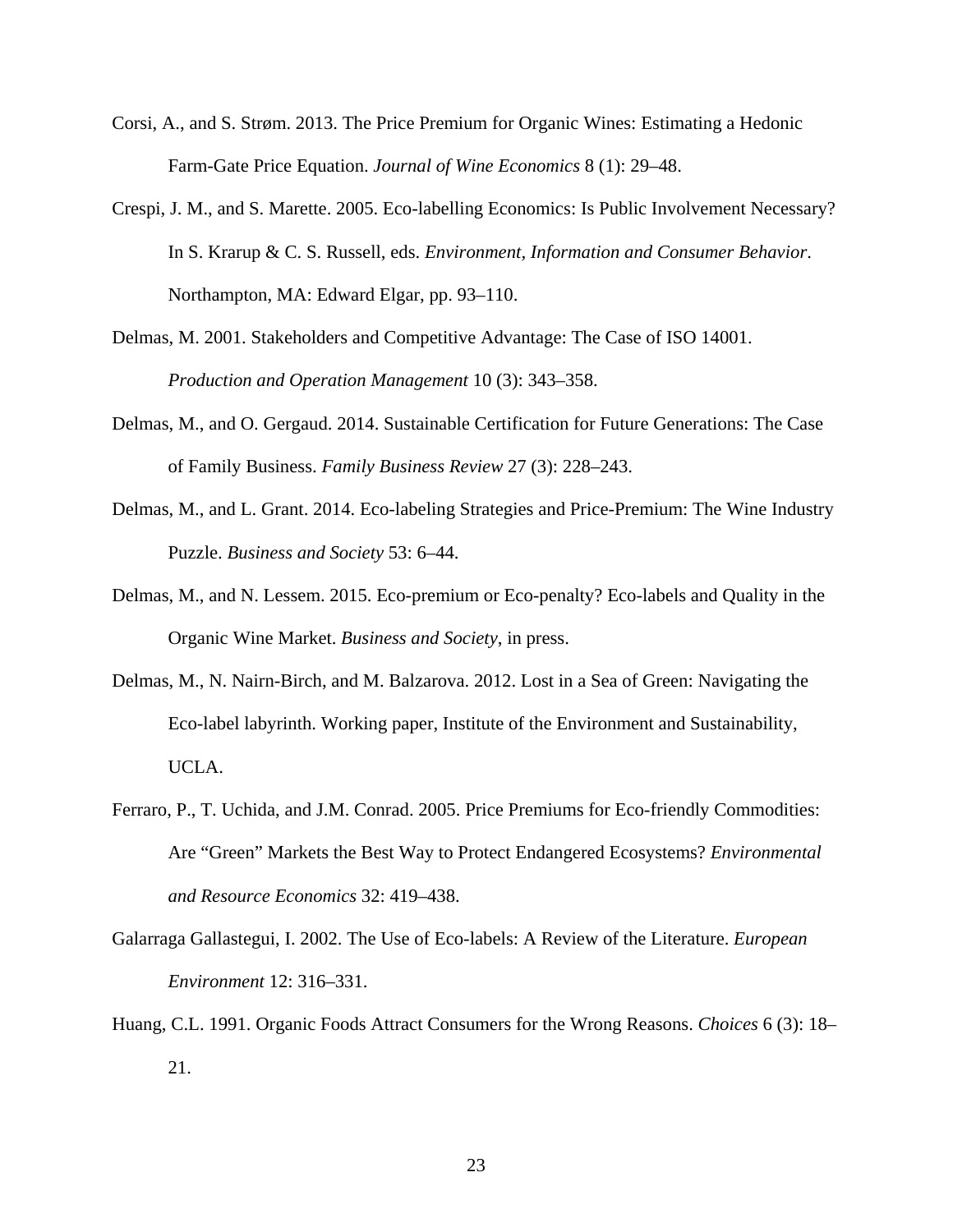- Huang, C.L., and B.-H. Lin. 2007. A Hedonic Analysis of Fresh Tomato Prices among Regional Markets. *Review of Agricultural Economics* 29 (4): 783–800.
- Jolly, D., and K. Norris. 1991. Marketing Prospects for Organics and Pesticide-Free Produce. *American Journal of Alternative Agriculture* 6 (4): 174–179.
- Kahn, M., and R. Vaughn. 2009. Green Market Geography: The Spatial Clustering of Hybrid Vehicles and LEED Registered Buildings. *The B.E. Journal of Economic Analysis & Policy* 9 (2): article 2.
- Kotchen, M.J. 2005. Impure Public Goods and the Comparative Statics of Environmentally Friendly Consumption. *Journal of Environmental Economics and Management* 49: 281– 300.
- ———. 2006. Green Markets and Private Provision of Public Goods. *Journal of Political Economy* 114: 816–845.
- Kotchen, M. and M.R. Moore. 2007. Private Provision of Environmental Public Goods: Household Participation in Green-Electricity Programs. *Journal of Environmental Economics and Management* (53): 1–16.
- Lecocq, S., and M. Visser. 2006. What Determines Wine Prices: Objective vs. Sensory Characteristics. *Journal of Wine Economics* 1 (1): 42–56.
- Leire, C., and A. Thidell. 2005. Product-Related Environmental Information to Guide Consumer Purchases—A Review and Analysis of Research on Perceptions, Understanding and Use among Nordic Consumers. *Journal of Cleaner Production* 13: 1061–1070.
- Loose, S.M., and H. Remaud. 2013. Impact of Corporate Social Responsibilty Claims on Consumer Food Choice: A Cross-Cultural Comparison. *British Food Journal* 115 (1): 142–161.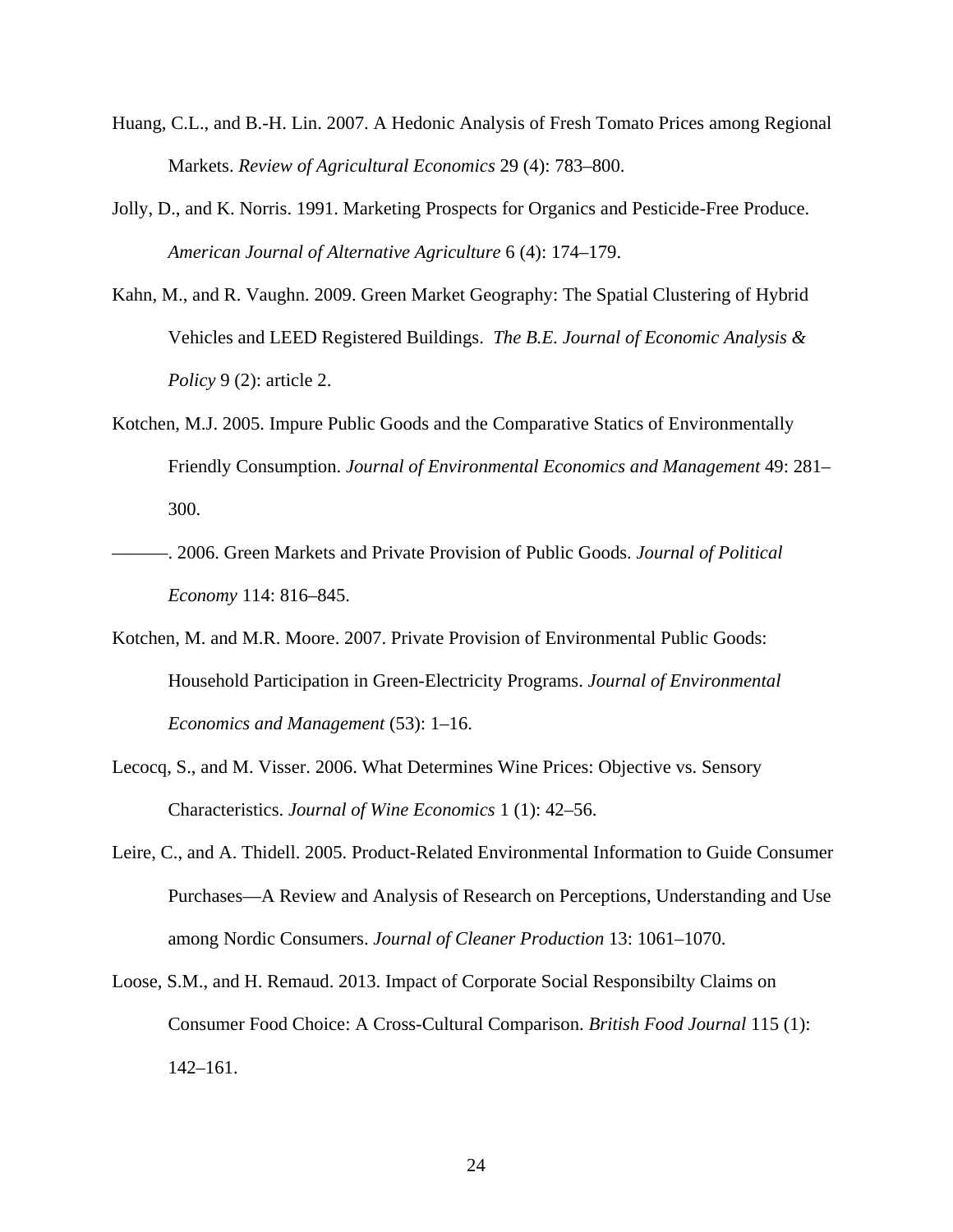- Loureiro, M.L. 2003. Rethinking New Wines: Implications of Local and Environmentally Friendly Labels. *Food Policy* 28: 547–560.
- Loureiro, M.L., J.J. McCluskey, and R. Mittelhammer. 2001. Assessing Consumer Preferences for Organic, Eco-labeled, and Regular Apples. *Journal of Agricultural and Resource Economics* 26 (2): 404–416
- Loureiro, M.L., and J. Lotade. 2005. Do Fair Trade and Eco-labels in Coffee Wake up the Consumer Conscience? *Ecological Economics* 53 (1): 129–138.
- Miles, S., and L. Frewer. 2001. Investigating Specific Concerns about Different Food Hazards. *Food Quality and Preference* 12: 47–61.
- Nimon, W., and J. Beghin. Are Eco-labels Valuable? Evidence form the Apparel Industry. *Amercian Journal of Agricultural Economics* 81 (4): 801–811.
- Oczkowski, E., and H. Doucouliagos. 2014. Wine Prices and Quality Ratings: A Meta-regression Analysis. *American Journal of Agricultural Economics* 97 (1): 103–121.
- Peattie, K., and A. Crane. 2005. Green Marketing: Legend, Myth, Farce or Prophesy? *Qualitative Market Research: An International Journal, 8*, 357-370.
- Prakash, A., and M. Potoski. 2006*. The Voluntary Environmentalist: Green Clubs and ISO 14001, and Voluntary Environmental Regulations*. Cambridge, UK: Cambridge University Press.
- Ramirez, C. 2008. Wine Quality, Wine Prices, and the Weather: Is Napa Different? *Journal of Wine Economics* 3 (2): 114–131.
- Rauber, C. 2006. Winemakers Go Organic in Bottle but Not on Label. *San Francisco Business Times*, October 22.
- Roe, B., and M.F. Teisl. 2007. Geneically Modified Food Labelling: The Impacts of Message and Messenger on Consumer Perceptiosn of Labels and Products. *Food Policy* 32: 49–66.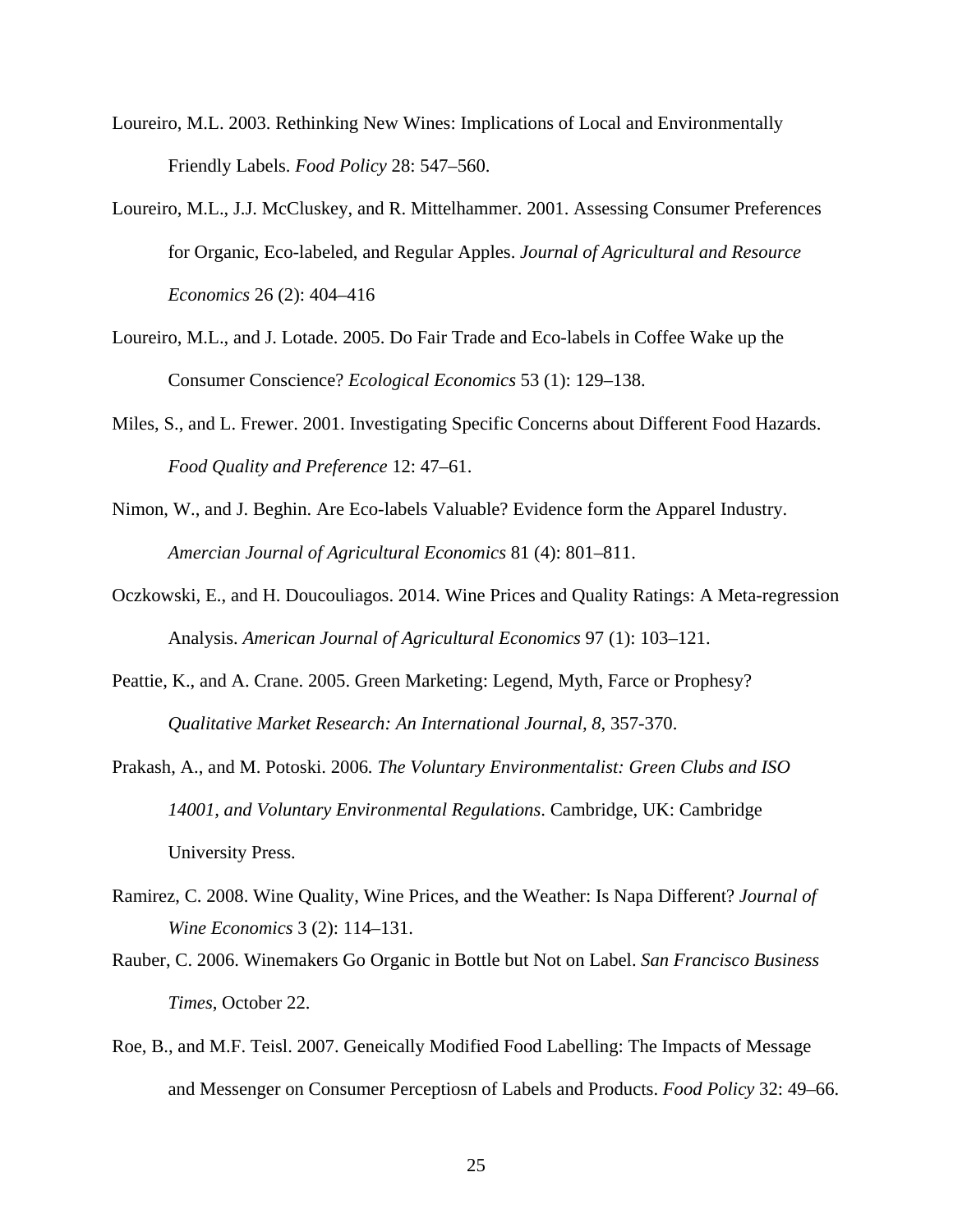- Teisl, M.F., B. Roe, and R.L. Hicks. 2002. Can Eco-labels Tune a Market? Evidence from Dolphin-Safe Labeling. *Journal of Environmental Economics and Management* 43: 339– 359.
- Teisl, M.F., B. Roe, and A.S. Levy. 1998. Ecocertification: Why It May Not Be a "Field of Dreams." *American Journal of Agriculatural Economics* 81 (4): 1066–1071.

Veldstra, M. D., Alexander, C. E., and Marshall, M. I. 2014. To certify or not to certify?

Separating the organic production and certification decisions. *Food Policy*, *49:* 429-436.

- Stuen, E. T., Miller, J. R., and Stone, R. W. 2015. An analysis of wine critic consensus: A study of Washington and California wines. *Journal of Wine Economics*, *10*(01): 47-61.
- Weber, E.A., K.M. Klonsky, and R.L. De Moura. 2005. Sample Costs to Produce Organic Wine Grapes. Cabernet Sauvignon. University of California Cooperative Extension. GR-NC-05-10, UC Davis.
- Yridoe, E., S. Bonti-Ankomah, and R. Martin. 2005. Comparison of Consumer Perceptions toward Organic versus Conventionally Produced Foods: A Review and Update of the Literature. *Renewable Agriculture and Food Systems* 20 (4): 193–205.
- Zarraonaindia, I., S.M. Owens, P. Weisenhorn, K. West, J. Hampton-Marcell, S. Lax, N.A. Bokulich, D.A. Mills, G. Martin, S. Taghavi, D. van der Lelie, J.A. Gilbert. 2015. The Soil Microbiome Influences Grapevine-Associated Microbiota. *mBio* 6 (2): e02527-14. doi:10.1128/mBio.02527-14.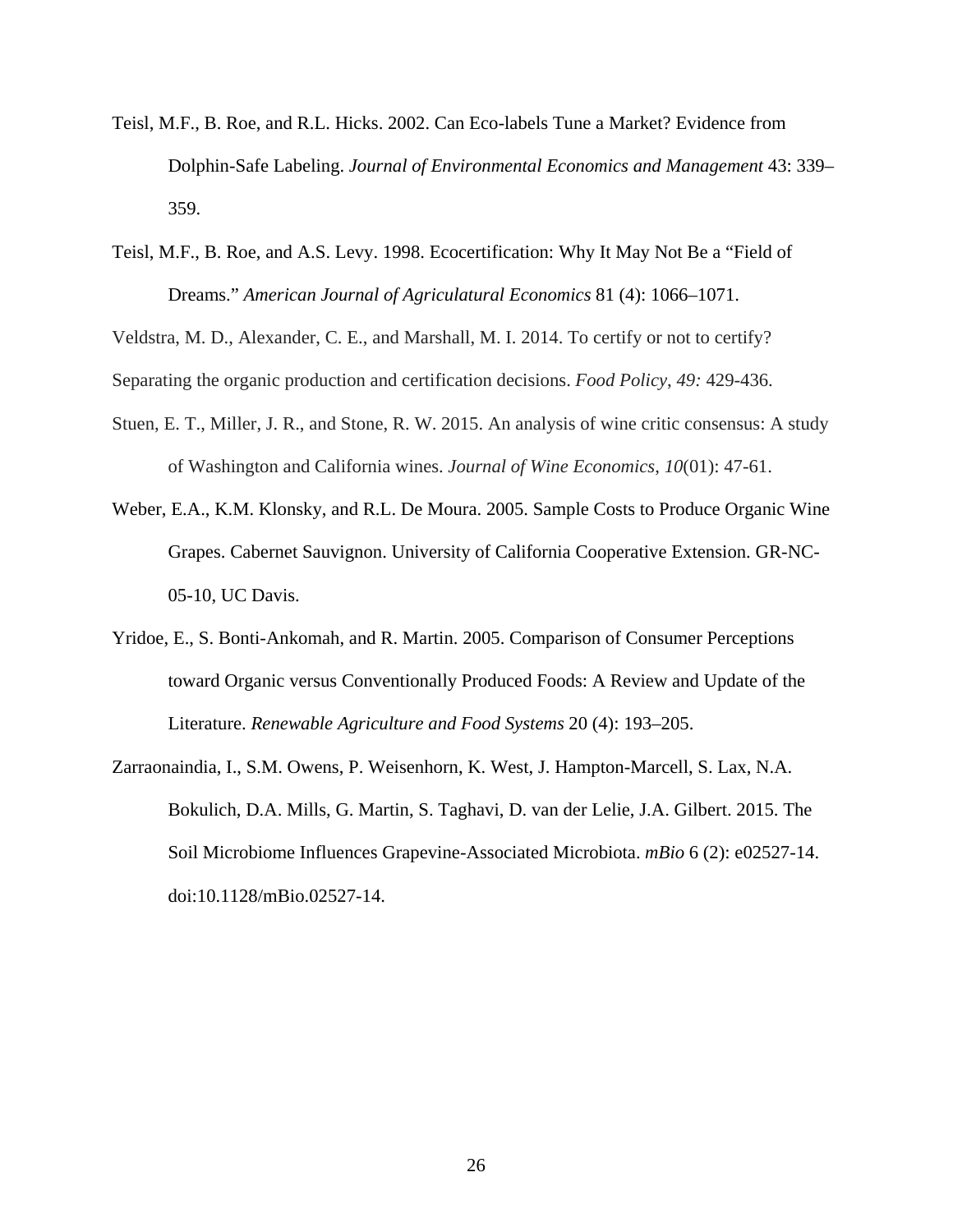## **Tables**

| The Wine Advocate                                                                                                                                                                                                                                                                                                                                                                                                       | <b>Wine Enthusiast</b>                                                                                                                                                                                                                                                                                                      | Wine Spectator                                                                                                                                                                                                                                                                                                                  |
|-------------------------------------------------------------------------------------------------------------------------------------------------------------------------------------------------------------------------------------------------------------------------------------------------------------------------------------------------------------------------------------------------------------------------|-----------------------------------------------------------------------------------------------------------------------------------------------------------------------------------------------------------------------------------------------------------------------------------------------------------------------------|---------------------------------------------------------------------------------------------------------------------------------------------------------------------------------------------------------------------------------------------------------------------------------------------------------------------------------|
| 96–100: Extraordinary; a<br>classic wine of its variety<br>90-95: Outstanding;<br>exceptional complexity and<br>character<br>80-89: Barely above average<br>to very good; wine with<br>various degrees of flavor<br>70–79: Average; little<br>distinction beyond being<br>soundly made<br>60–69: Below average;<br>drinkable but containing<br>noticeable deficiencies<br>50–59: Poor; unacceptable,<br>not recommended | 95–100: Superb. One of the<br>greats.<br>90-94: Excellent. Extremely<br>well made and highly<br>recommended.<br>85–89: Very good. May offer<br>outstanding value if the price<br>is right.<br>80-84: Good. Solid wine,<br>suitable for everyday<br>consumption.<br>Only wines scoring 80 points<br>or higher are published. | 95–100: Classic; a great wine<br>90–94: Outstanding; superior<br>character and style<br>80-89: Good to very good;<br>wine with special qualities<br>70-79: Average; drinkable<br>wine that may have minor<br>flaws<br>60–69: Below average;<br>drinkable but not<br>recommended<br>50–59: Poor; undrinkable, not<br>recommended |
| <b>Reviewer for California:</b><br>Robert Parker (until late<br>2011) and Antonio Galloni<br>(starting late 2011)                                                                                                                                                                                                                                                                                                       | <b>Reviewer for California:</b><br><b>Steve Heimoff</b>                                                                                                                                                                                                                                                                     | <b>Reviewer for California:</b><br>James Laube (primary taster),<br>MaryAnn Worobiec, and Tim<br>Fish                                                                                                                                                                                                                           |
| <b>Tasting:</b> blind <sup>16</sup>                                                                                                                                                                                                                                                                                                                                                                                     | <b>Tasting: blind</b>                                                                                                                                                                                                                                                                                                       | <b>Tasting: blind</b>                                                                                                                                                                                                                                                                                                           |
| <b>Sample: 14,243</b><br><b>Vintages: 1998–2009</b><br><b>Average rating: 90.005</b><br><b>Standard deviation: 3.107</b><br>Minimum rating: 64<br><b>Median rating: 90</b><br><b>Maximum rating: 100</b><br>Eco-certified wines: 0.534%                                                                                                                                                                                 | <b>Sample: 37,361</b><br><b>Vintages: 1998–2009</b><br>Average rating: 87.427<br><b>Standard deviation: 3.461</b><br>Minimum rating: 80<br><b>Median rating: 87</b><br><b>Maximum rating: 100</b><br>Eco-certified wines: 1.285%                                                                                            | <b>Sample: 22,544</b><br><b>Vintages: 1998–2009</b><br>Average rating: 86.388<br><b>Standard deviation: 4.138</b><br><b>Minimum rating: 55</b><br><b>Median rating: 87</b><br><b>Maximum rating: 99</b><br>Eco-certified wines: 1.016%                                                                                          |

Table 1. Rating Systems and Sample Characteristics

Source: wine.com (http://www.wine.com/v6/aboutwine/wineratings.aspx?state=CA)

 $<sup>16</sup>$  There are exceptions to this policy with respect to (1) all barrel tastings, (2) all specific appellation tastings where</sup> at least 25 of the best estates will not submit samples for group tastings and (3) for all wines under \$25.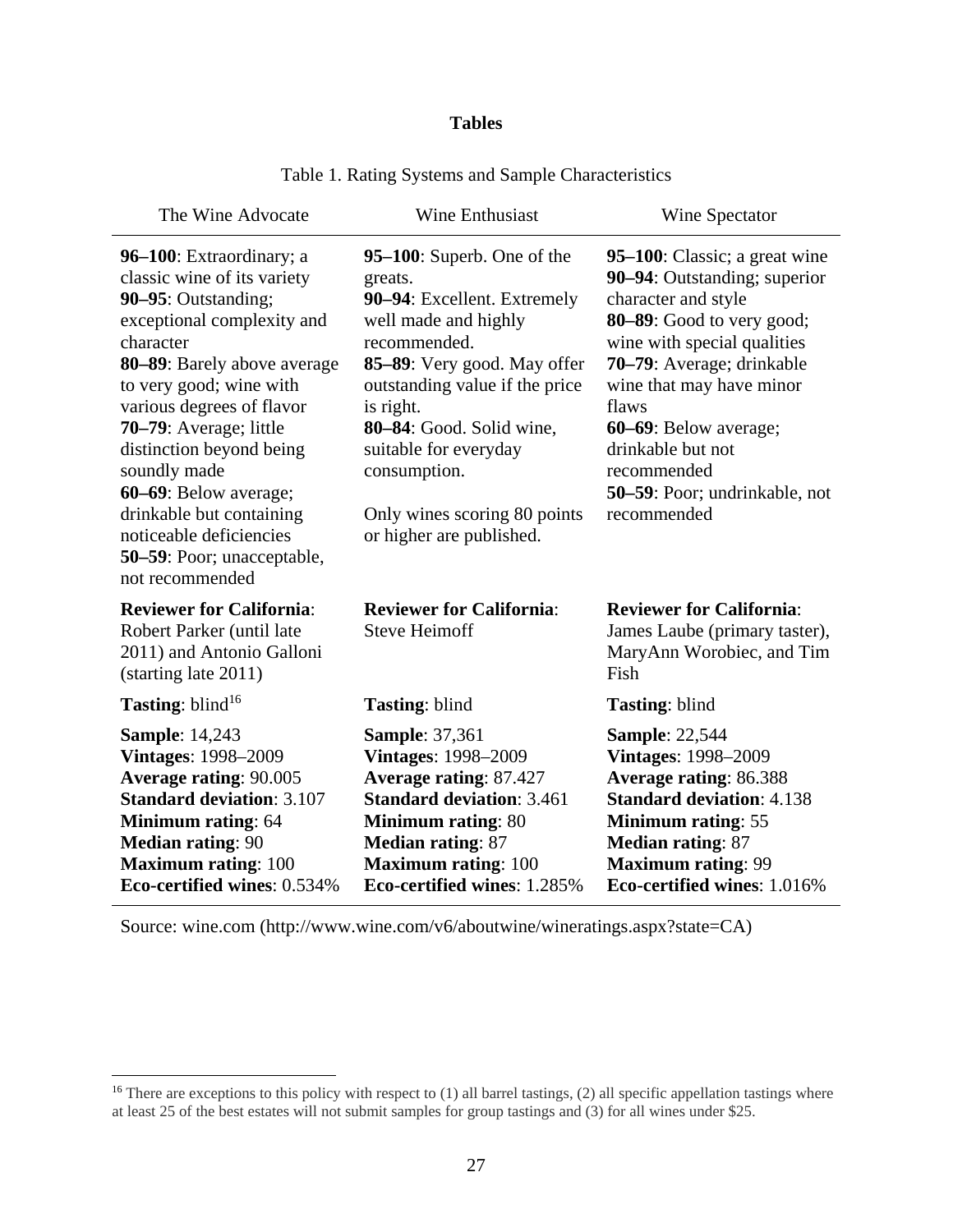|                             | All Wines <sup>a</sup> |            |                  | Conventional <sup>b</sup> |                  | Eco-certified <sup>c</sup> |           |            |
|-----------------------------|------------------------|------------|------------------|---------------------------|------------------|----------------------------|-----------|------------|
| Variable                    | Mean                   | Std. Dev.  | Min.             | Max.                      | Mean             | Std. Dev.                  | Mean      | Std. Dev   |
| Score                       | 87.606                 | 3.830      | 55               | 100                       | 87.612           | 3.834                      | 87.080    | 3.423      |
| Number of words             | 40.952                 | 16.910     | 3                | 291                       | 40.977           | 16.920                     | 38.833    | 15.902     |
| Number of<br>positive words | 6.796                  | 3.074      | $\boldsymbol{0}$ | 31                        | 6.799            | 3.075                      | 6.572     | 2.966      |
| Number of<br>negative words | 1.445                  | 1.334      | $\boldsymbol{0}$ | 11                        | 1.448            | 1.335                      | 1.242     | 1.236      |
| Eco-certified               | 0.011                  | 0.102      | $\boldsymbol{0}$ | $\mathbf{1}$              |                  |                            |           |            |
| Age                         | 2.621                  | 0.977      | $\boldsymbol{0}$ | 12                        | 2.622            | 0.976                      | 2.492     | 1.043      |
| Cases                       | 5274.747               | 50,355.710 | $\boldsymbol{0}$ | 8,601,500                 | 5,246.436        | 50,578.930                 | 7,920.601 | 20,581.700 |
| Cases $(log)$               | 4.521                  | 3.621      | $\boldsymbol{0}$ | 16.0                      | 4.509            | 3.618                      | 5.668     | 3.701      |
| Cases missing               | 0.353                  | 0.478      | $\boldsymbol{0}$ | $\mathbf{1}$              | 0.354            | 0.478                      | 0.259     | 0.438      |
| Excl. cases<br>missing:     |                        |            |                  |                           |                  |                            |           |            |
| Cases                       | 8,157.83               | 62,435.440 | 11               | 8,601,500                 | 8,126.819        | 62,764.320                 | 10,683.29 | 23,281.92  |
| Cases (log)                 | 6.993                  | 1.731      | 2.4              | 16.0                      | 6.985            | 1.729                      | 7.645     | 1.829      |
| Certification<br>experience | 0.040                  | 0.600      | $\boldsymbol{0}$ | 23                        | $\boldsymbol{0}$ | $\boldsymbol{0}$           | 3.767     | 4.470      |

Table 2. Summary Statistics

 ${}^{\text{a}}\text{N} = 74,148$  (61,115 for words variables)

 $bN = 73,363$  (60,407 for words variables)

 $\mathrm{^{c}N} = 785$  (708 for words variables)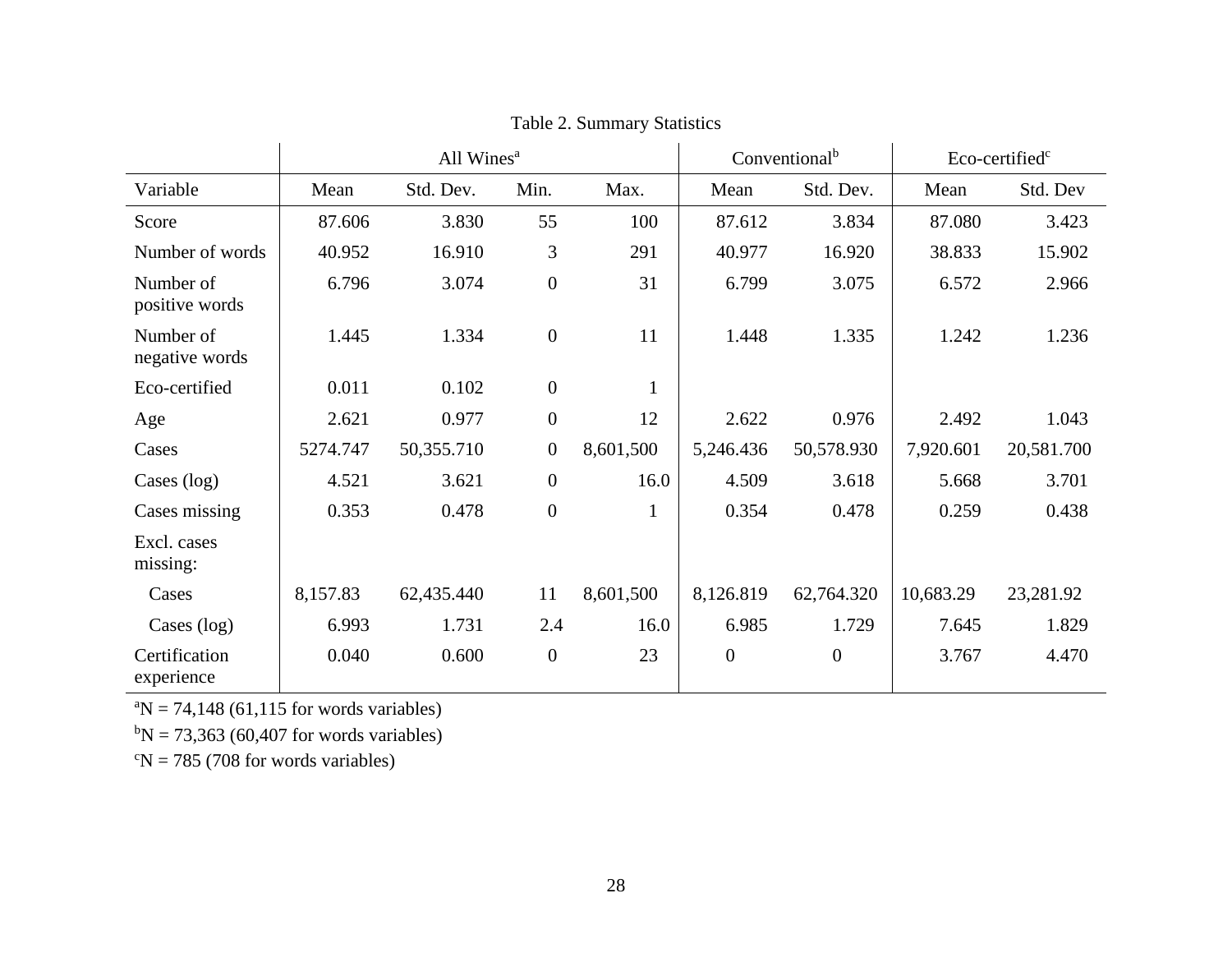|                             | Score    | Number of<br>words | Number of<br>positive words | Number of<br>negative words | Eco-<br>certified | Age      | Cases (log) | Cases<br>missing |
|-----------------------------|----------|--------------------|-----------------------------|-----------------------------|-------------------|----------|-------------|------------------|
| Score                       | 1.000    |                    |                             |                             |                   |          |             |                  |
| Number of<br>words          | 0.628    | 1.000              |                             |                             |                   |          |             |                  |
| Number of<br>positive words | 0.555    | 0.601              | 1.000                       |                             |                   |          |             |                  |
| Number of<br>negative words | 0.277    | 0.427              | 0.167                       | 1.000                       |                   |          |             |                  |
| Eco-certified               | $-0.018$ | $-0.014$           | $-0.008$                    | $-0.165$                    | 1.000             |          |             |                  |
| Age                         | 0.009    | $-0.027$           | $-0.024$                    | 0.027                       | $-0.016$          | 1.000    |             |                  |
| Cases $(log)$               | $-0.188$ | $-0.230$           | $-0.108$                    | $-0.136$                    | 0.042             | 0.093    | 1.000       |                  |
| Cases missing               | 0.129    | 0.202              | 0.091                       | 0.103                       | $-0.030$          | $-0.154$ | $-0.933$    | 1.000            |
| Certification<br>experience | $-0.030$ | $-0.022$           | $-0.021$                    | $-0.020$                    | 0.651             | $-0.011$ | 0.036       | $-0.026$         |

#### Table 3. Correlation Matrix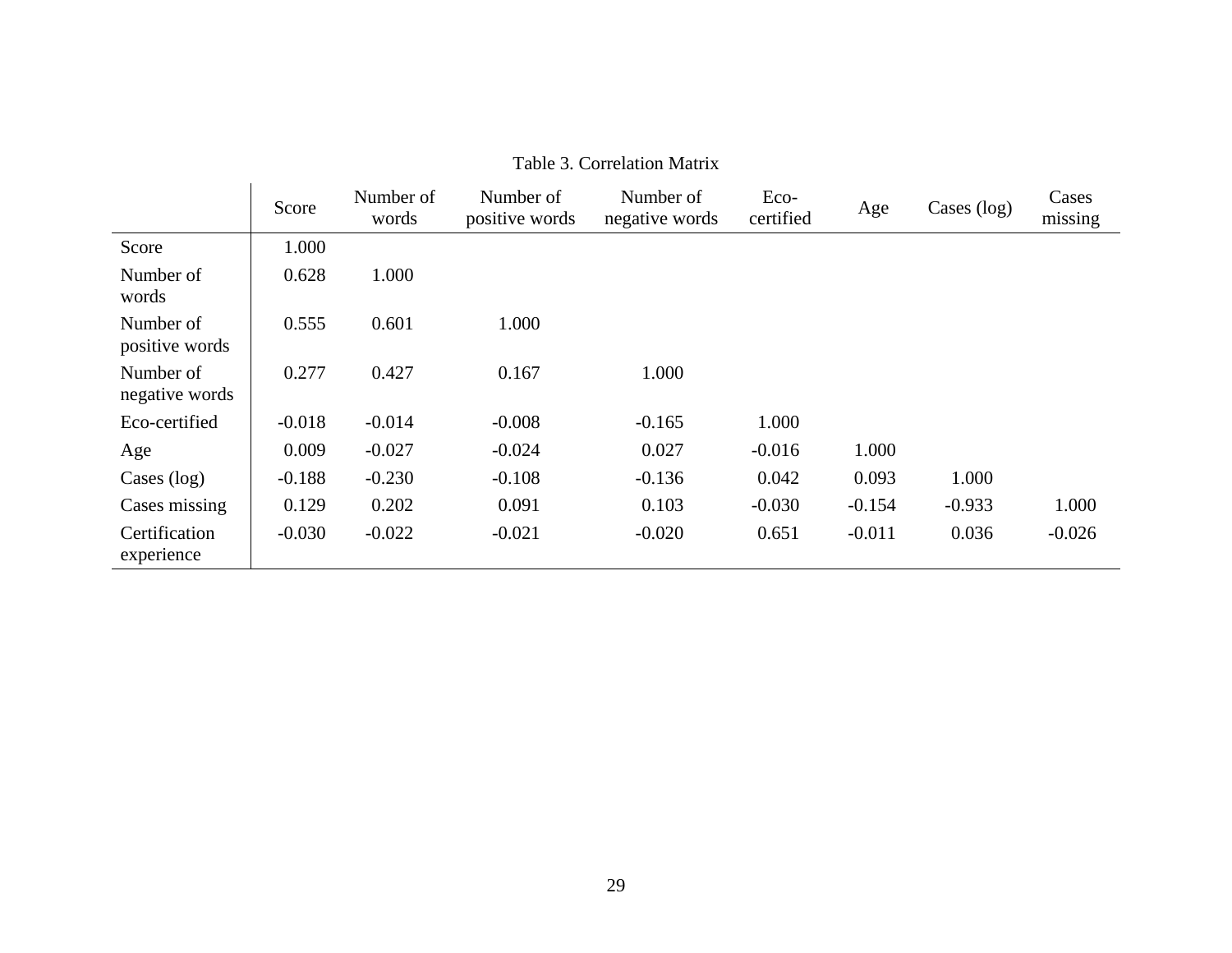| Sample                    | (1)                   | (2)         | (3)         | (4)         | (5)                   | (6)                   | (7)                   |
|---------------------------|-----------------------|-------------|-------------|-------------|-----------------------|-----------------------|-----------------------|
|                           | All                   | <b>WA</b>   | WE          | <b>WS</b>   | Red                   | White                 | Other                 |
| Eco-certification         | $0.461*$              | 0.512       | 0.452       | 0.435       | $0.638*$              | 0.154                 | $-0.440$              |
|                           | (0.256)               | (0.317)     | (0.287)     | (0.533)     | (0.359)               | (0.236)               | (0.602)               |
| Age                       | 0.007                 | $0.190***$  | $0.320***$  | $-0.542***$ | $-0.058**$            | $-0.021$              | $0.564***$            |
|                           | (0.027)               | (0.048)     | (0.033)     | (0.042)     | (0.028)               | (0.048)               | (0.124)               |
| Cases (log)               | $-0.256***$           | $-0.212***$ | $-0.291***$ | $-0.273***$ | $-0.292***$           | $-0.235***$           | $-0.339***$           |
|                           | (0.016)               | (0.038)     | (0.020)     | (0.026)     | (0.019)               | (0.024)               | (0.102)               |
| Certification experience  | $-0.087*$             | 0.061       | $-0.051$    | $-0.128$    | $-0.132*$             | $-0.010$              | $1.155***$            |
|                           | (0.046)               | (0.070)     | (0.048)     | (0.137)     | (0.067)               | (0.049)               | (0.296)               |
| Wine Advocate             | $2.093***$<br>(0.088) |             |             |             | $2.089***$<br>(0.101) | $1.943***$<br>(0.120) | $3.323***$<br>(0.925) |
| Wine Enthusiast           | 1.943***<br>(0.070)   |             |             |             | $2.102***$<br>(0.089) | $1.590***$<br>(0.084) | 1.025<br>(0.884)      |
| <b>Observations</b>       | 74,148                | 14,243      | 37,361      | 22,544      | 53,694                | 19,581                | 873                   |
| Number of wineries        | 3,842                 | 1,132       | 3,270       | 2,182       | 3,606                 | 1,986                 | 315                   |
| <b>Adjusted R-squared</b> | 0.143                 | 0.131       | 0.072       | 0.083       | 0.151                 | 0.132                 | 0.207                 |

Table 4. Fixed effects regressions of score on eco-certification

\*\*\* p<0.01, \*\* p<0.05, \* p<0.1; standard errors, clustered by winery, shown in parentheses; varietal, region-vintage, and cases missing dummy variables included but not shown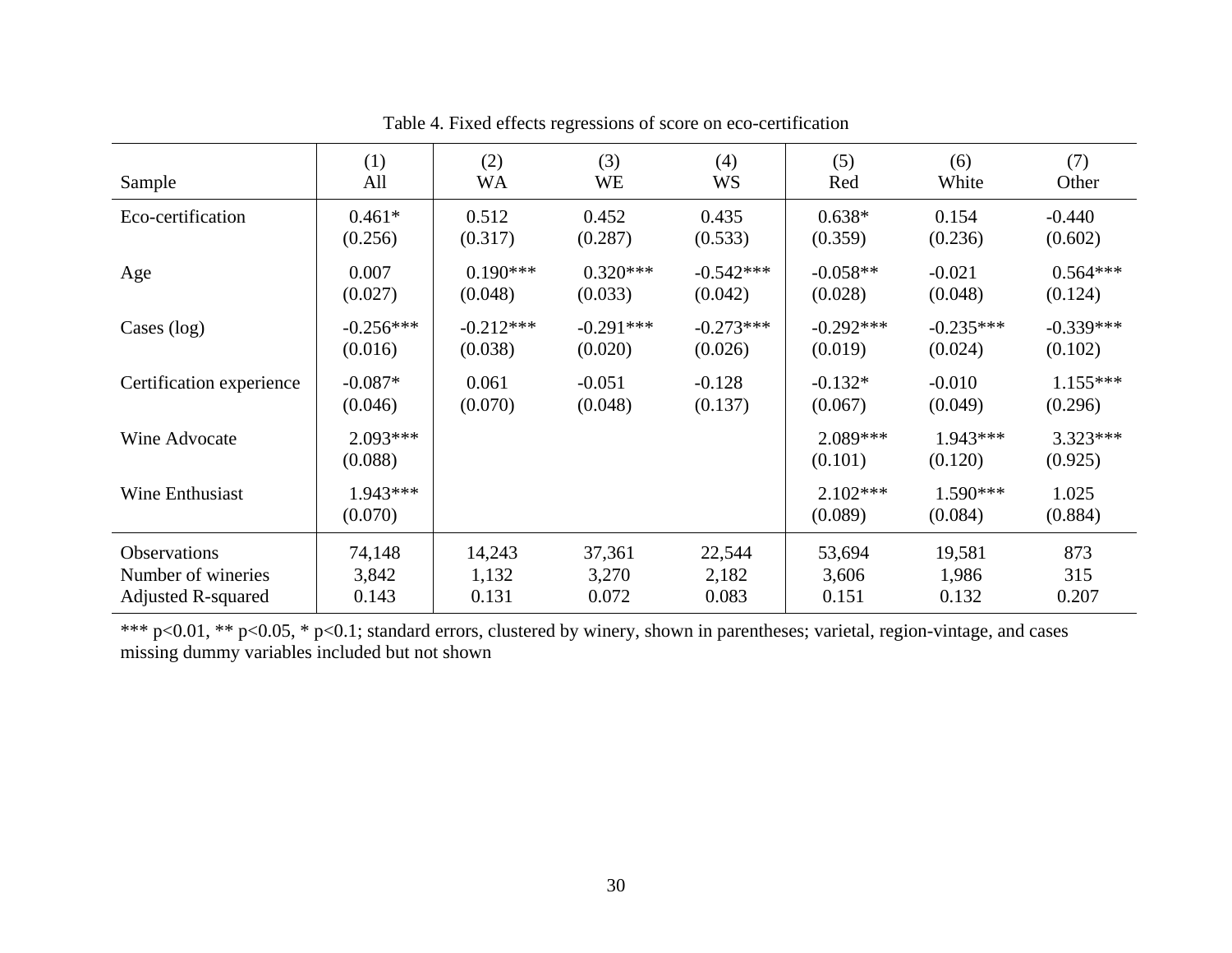| Dependent variable                                                                                                                     | (1)<br>Eco-certification | (2)<br>Score             |
|----------------------------------------------------------------------------------------------------------------------------------------|--------------------------|--------------------------|
| Eco-certification                                                                                                                      |                          | 0.408<br>(0.372)         |
| Age                                                                                                                                    | $-0.026***$<br>(0.004)   | $-0.105*$<br>(0.061)     |
| Cases (log)                                                                                                                            | 0.000<br>(0.001)         | 0.041<br>(0.034)         |
| Certification experience                                                                                                               | $-0.001$<br>(0.000)      | $-0.310***$<br>(0.020)   |
| Wine Advocate                                                                                                                          | $-0.001$<br>(0.002)      | 2.286***<br>(0.110)      |
| <b>Wine Enthusiast</b>                                                                                                                 | $-0.001$<br>(0.001)      | 1.993***<br>(0.090)      |
| Previous-year eco-certification                                                                                                        | $0.739***$<br>(0.066)    |                          |
| Proportion eco-certified three years ago                                                                                               | 5.259<br>(5.089)         |                          |
| <b>Observations</b><br>Number of wineries<br>Kleibergen-Paap rk Wald F statistic<br>Over identification p-value<br>Endogeneity p value | 63.57<br>0.527           | 47,354<br>1,491<br>0.808 |

Table 5. Fixed effects instrumental variables regressions of score on eco-certification

\*\*\*  $p<0.01$ , \*\*  $p<0.05$ , \*  $p<0.1$ ; standard errors, clustered by winery, shown in parentheses; varietal, region-vintage, and cases missing dummy variables included but not shown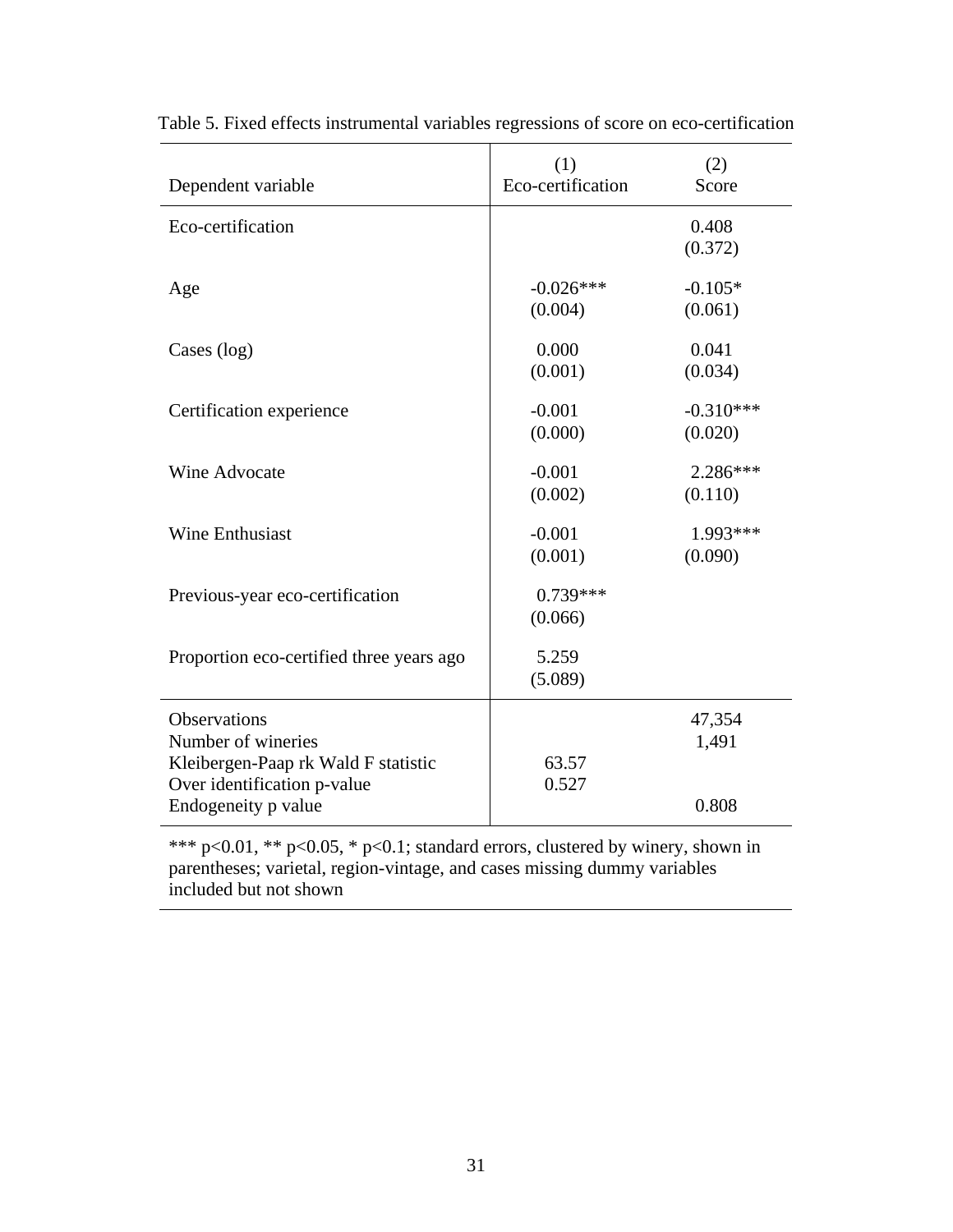| Dependent variable        | (1)<br>Number of words | (2)<br>Number of positive<br>words | (3)<br>Number of negative<br>words |
|---------------------------|------------------------|------------------------------------|------------------------------------|
| Eco-certification         | 0.747                  | $0.415**$                          | $-0.012$                           |
|                           | (1.021)                | (0.186)                            | (0.079)                            |
| Age                       | $0.309***$             | $-0.059***$                        | $0.026***$                         |
|                           | (0.112)                | (0.020)                            | (0.008)                            |
| Cases $(log)$             | $-0.881***$            | $-0.106***$                        | $-0.050***$                        |
|                           | (0.076)                | (0.014)                            | (0.005)                            |
| Certification experience  | $-0.401**$             | $-0.105*$                          | $-0.029$                           |
|                           | (0.172)                | (0.055)                            | (0.025)                            |
| Wine Advocate             | 22.251***              | $2.616***$                         | $0.292***$                         |
|                           | (0.526)                | (0.078)                            | (0.031)                            |
| Wine Enthusiast           | 10.887***              | $2.543***$                         | $-0.041**$                         |
|                           | (0.283)                | (0.051)                            | (0.021)                            |
| Observations              | 61,115                 | 61,115                             | 61,115                             |
| Number of wineries        | 3,706                  | 3,706                              | 3,706                              |
| <b>Adjusted R-squared</b> | 0.187                  | 0.101                              | 0.045                              |

Table 6. Fixed effects regressions of score on the number of words in wine notes

\*\*\* p<0.01, \*\* p<0.05, \* p<0.1; standard errors, clustered by winery, shown in parentheses; varietal, region-vintage, and cases missing dummy variables included but not shown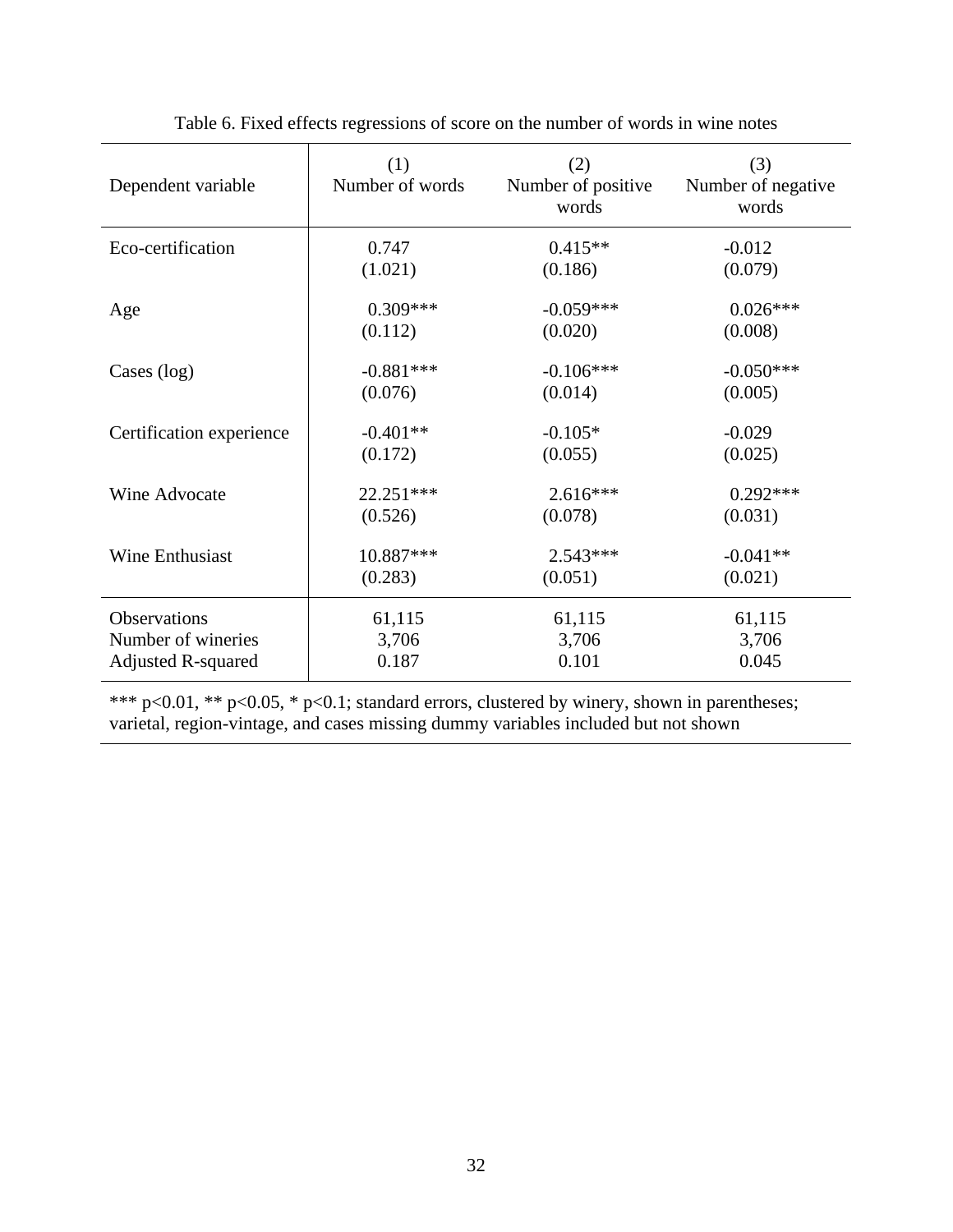Table 7. Summary of words with significant and positive coefficients for eco-certification on word use

### **Quality**

- barrel: barrel, barrels
- chilli: chilly, chilliness
- excel: excellent, excellence, excels, excellently, excelled, excelling, excel
- fantast: fantastic, fantastically
- feminin: feminine, femininity
- finest: finest
- fulli: fully
- good: good, goodness, goode, goods, goodly
- invit: inviting, invitingly, invites, invite, invited
- juic: juice, juices, jucing, juiced
- $\bullet$  juici: juicy, juiciness
- likeabl: likeable, likeability
- lush: lushly, lush, lushness
- offbeat: offbeat
- orient: oriental, oriented, orientation,
- particular: particularly, particular
- penetr: penetrating, penetrate, penetration, penetrates, penetratingly
- qualiti: quality, qualities
- raci: racy, raciness
- respect: respect, respected, respectively, respects, respectable, respective, respectfully, respectful
- select: selection, select, selections, selected, selects
- smack: smacked, smacking, smacks, smackingly, smack
- strong: strong, strongly, strongs,
- upscal: upscale
- wonder: wonderful, wonderfully, wonder, wonders, wondering, wondered
- sourc: source, sourced, sources, sourcing
- summer: summer, summers
- sure: sure, surely

## Taste

- acid: acidity, acids, acidic, acid, acidically, acidly, acidicly
- butter: buttered, butter, butterly
- cherri: cherry, cherries, cherried, cheriness
- coffe: coffee
- ferment: fermented, fermentation, fermenting, fermenter, fermentations, ferment, fermenters, ferments, fermention
- herb: herb, herbs, herbed, herbes, herbe
- jammi: jammy, jamminess
- peat: peat
- richer: richer
- rocki: rocky, rockiness
- scallop: scallops, scallop, scalloped
- squirt: squirt, squirts
- sweeter: sweeter
- succul: succulent, succulence, succulently
- toast: toast, toasted, toasts, toasting
- watermelon: watermelon, watermelons

## Color

- chlorophyl: chlorophyl, chlorophyll
- dark: dark, darkly, darkness

## Texture

- fleshi: fleshy, fleshiness
- furri: furry
- gritti: gritty, grittiness
- smooth: smooth, smoothly, smoothness, smoothing, smoothed, smooths, smoothes
- textur: texture, textured, textural, textures, texturally
- thick: thick, thickly, thickness